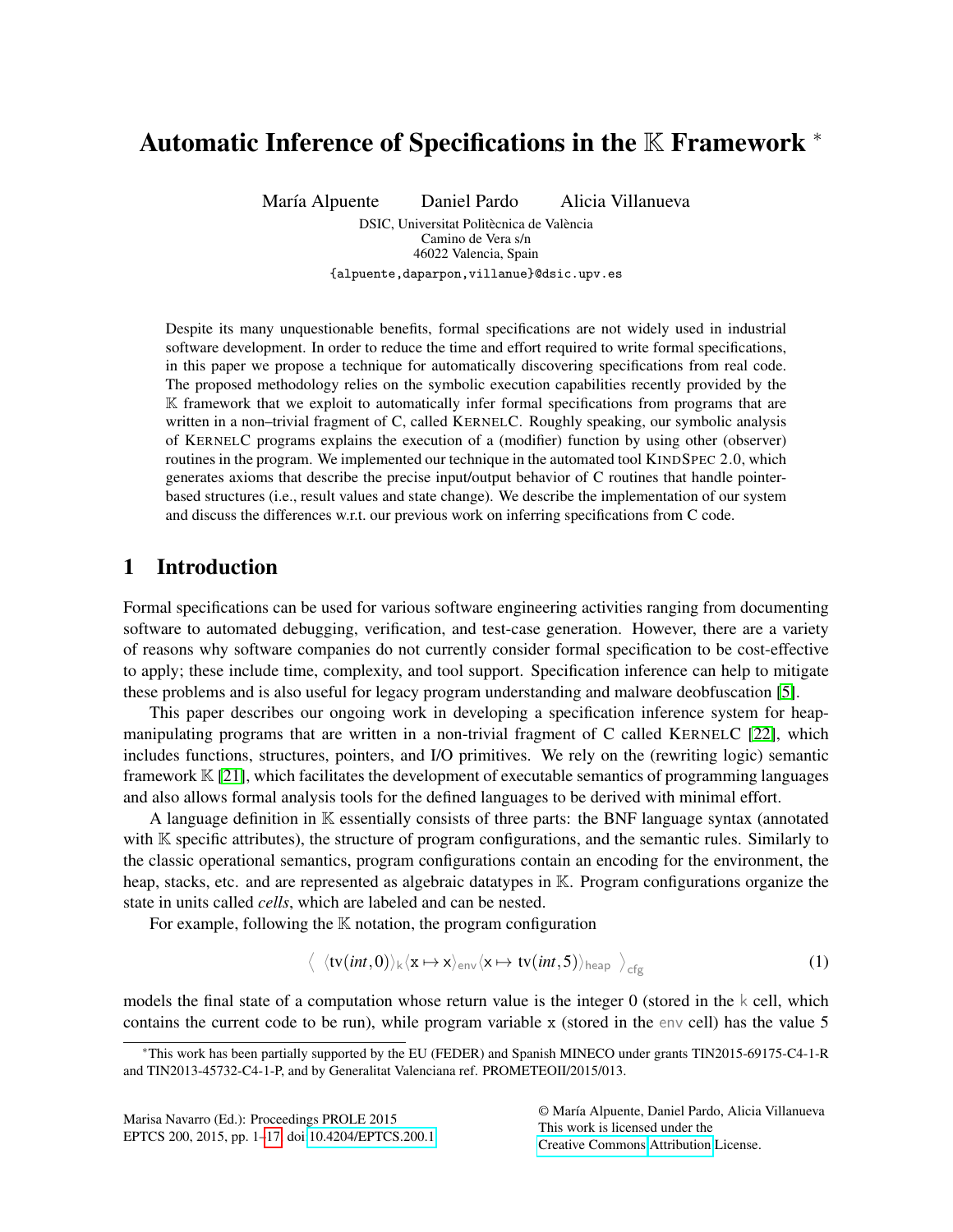(stored in the memory address given by  $x$  in the heap cell, where information about pointers and data structures is recorded). Variables representing symbolic memory addresses are written in sans-serif font.

In  $\mathbb{K}$ , the configuration [\(1\)](#page-0-0) is a friendly representation for the term  $<$ cfg>

```
\langle k \rangle tv(int,0) \langle k \rangle\langle env \rangle x => pointer(x) \langle env \rangle\langleheap> pointer(x) => tv(int,5) \langleheap>
```
#### $\langle$  cfg>

Symbolic execution (SE) is a well-known program analysis technique that allows the program to be executed using *symbolic* input values instead of actual (concrete) data so that it executes the program by manipulating program expressions involving the symbolic values [\[17,](#page-16-3) [20\]](#page-16-4). Unlike concrete execution, where the path taken is determined by the input, in symbolic execution the program can take any feasible path. That path is given by a logical constraint on past and present values of the variables, called *path condition* because it is formed by constraints that are accumulated on the path taken by the execution to reach the current program point. Each symbolic execution path stands for many actual program runs (in fact, for exactly the set of runs whose concrete values satisfy the logical constraints). One of the traditional drawbacks of SE-based techniques is the high cost of decision procedures to solve path conditions. Recently, SE has found renewed interest due in part to the huge recent advances in decision procedures for logical satisfiability.

 $\mathbb K$  semantics is traditionally<sup>[1](#page-1-0)</sup> compiled into Maude [\[7\]](#page-15-1) for execution, debugging, and model checking. K implements reachability logic in the same way that Maude implements rewriting logic. In reachability logic, a particular class of first-order formulas with equality (encoded as (boolean) terms with logical variables and constraints over them) is used. These formulas, called *patterns*, specify those concrete configurations that match the pattern algebraic structure and satisfy its constraints. Since patterns allow logical variables and constraints over them, by using patterns, K rewriting becomes *symbolic execution* with the semantic rules of the language [\[3\]](#page-15-2). The SMT solver  $Z3$  [\[19\]](#page-16-5) is used in K for checking the satisfiability of the path constraints.

Symbolic execution in  $\mathbb K$  relies on an automated transformation of both  $\mathbb K$  configurations and  $\mathbb K$ rules into corresponding symbolic K configurations (i.e., patterns) and symbolic K rules that capture all required symbolic ingredients: symbolic values for data structure fields and program variables; path conditions that constrain the variables in cells; multiple branches when a condition is reached during execution, etc. The transformed, symbolic rules define how symbolic configurations are rewritten during computation. Roughly speaking, each data structure field and program variable originally holds an initial, symbolic value. Then, by symbolically executing a program statement, the configuration cells (such as k, env and heap in the example above) are updated by mapping fields and variables to new symbolic values that are represented as symbolic expressions, while the path conditions (stored in the path-condition cell) are correspondingly updated at each branching point.

For instance, the following pattern

$$
\left\langle \begin{array}{c} \langle tv(int,0)\rangle_k \\ \langle \text{`` }x \mapsto x,s \mapsto s \text{ ``}\rangle_{\text{env}} \\ \langle \text{`` }s \mapsto (size \mapsto ?s.size, capacity \mapsto ?s.\text{capacity}) \text{ ``}\rangle_{\text{heap}} \end{array} \right\rangle_{\text{cfg}} \left\langle \begin{array}{c} s \neq \text{NULL} \wedge ?s.size > 0 \end{array} \right\rangle_{\text{path-condition}}
$$

specifies the set of configurations as follows: (1) the k cell contains the integer value 0; (2) in the env cell, program variable x (in typographic font) is associated to the memory address x and s is bound to the

<span id="page-1-0"></span> ${}^{1}$ K's backend is currently being ported into Java, and K 4.0 is expected to be released when the Java backend is deemed a suitable complete replacement for Maude.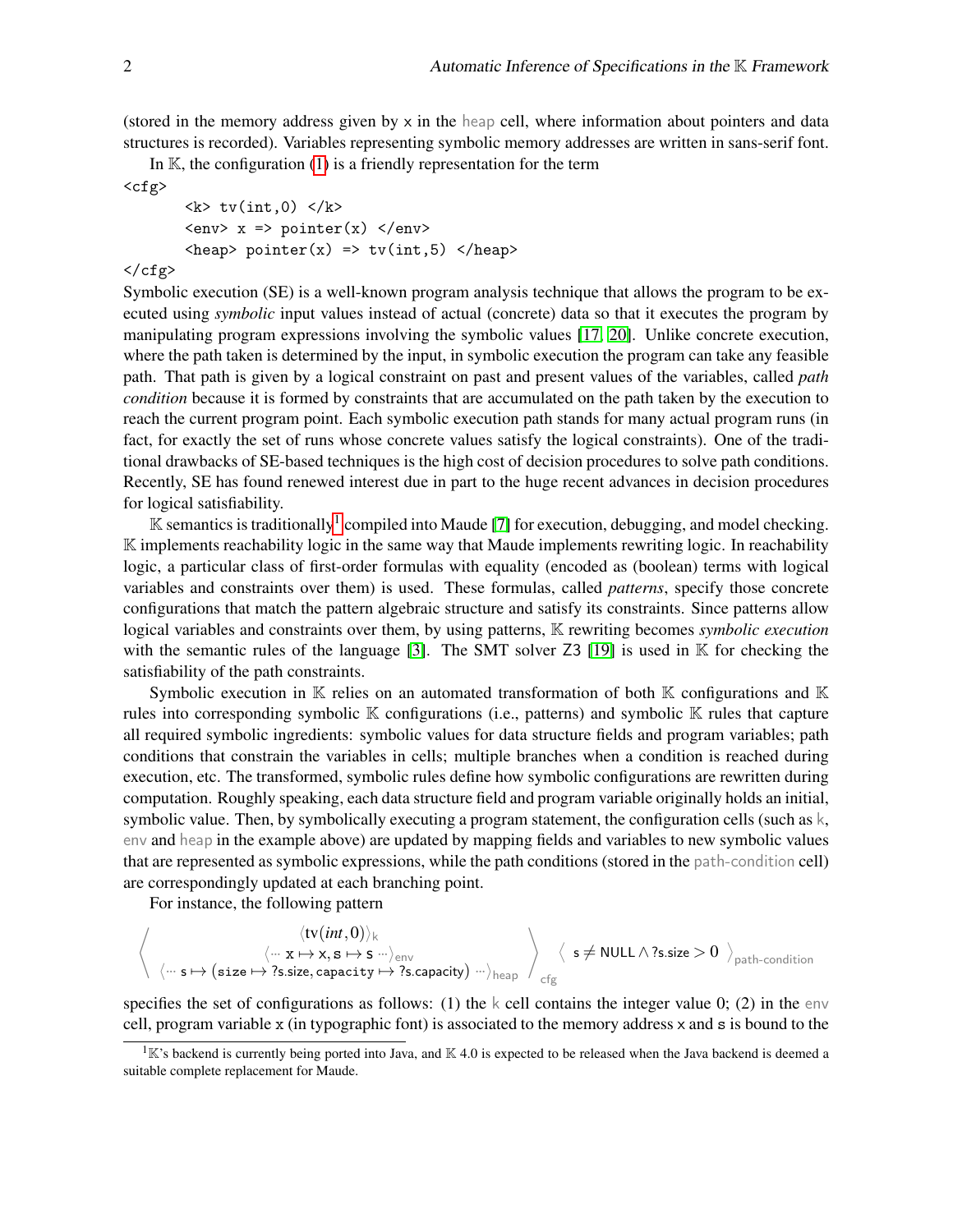pointer s; and (3) in the heap cell, the field size of s contains the symbolic value ?s.size (symbolic values are preceded by a question mark). Additionally, s is not null and the value of its size field is greater than 0.

In this paper, we redesign the technique of [\[1\]](#page-15-3) for discovering specifications for heap-manipulating programs by adapting the symbolic infrastructure of  $\mathbb K$  to support the specification inference process for KERNELC programs. Specification inference is the task of discovering high-level specifications that closely describe the program behavior. Given a program P, the specification discovery problem for P is typically described as the problem of inferring a likely specification for every function m in P that uses I/O primitives and/or modifies the state of encapsulated, dynamic data structures defined in the program. Following the standard terminology, any such function m is called a *modifier*. The intended specification for m is to be cleanly expressed by using any combination of the non-modifier functions of P (i.e., functions, called *observers*), which inspect the program state and return values expressing some information about the encapsulated data. However, because the C language does not enforce data encapsulation, we cannot assume purity of any function: every function in the program can potentially change the execution state, including the heap component of the state. In other words, any function can potentially be a *modifier*; hence we simply define an *observer* as any function whose return type is different from void (i.e., potentially expresses a property concerning the final *heap* contents or the return value of the function call).

The key idea behind our inference methodology was originally described in [\[1\]](#page-15-3). Given a *modifier* procedure for which we desire to obtain a specification, we start from an initial symbolic state *s* and symbolically evaluate *m* on *s* to obtain as a result a set of pairs  $(s, s')$  of initial and final symbolic states, respectively. Then, the observer methods in the program are used to explain the computed final symbolic states. This is achieved by analyzing the results of the symbolic execution of each observer method *o* when it is fed with (suitable information that is easily extracted from) *s* and *s* 0 . More precisely, for each pair  $(s, s')$  of initial and final states, a pre/post statement is synthesized where the precondition is expressed in terms of the observers that *explain* the initial state *s*, whereas the postcondition contains the observers that *explain* the final state *s'*. To express a (partial) observational abstraction or explanation for (the constraints in) a given state in terms of the observer *o*, our criterion is that *o* computes the same symbolic values at the end of all its symbolic execution branches.

In contrast to  $[1]$ , in this work we rely on the newly defined symbolic machinery for  $K$ , while  $[1]$ was built on a symbolic infrastructure for KERNELC that we manually developed in a quite ad-hoc and error prone way, by reusing some spare features of the formal verifier MatchC [\[24\]](#page-16-6). This strategic technological change will allow us to define a generic and more robust framework for the inference of specifications of languages defined within the  $\mathbb K$  framework. Also differently from [\[1\]](#page-15-3), here we fully use the lazy initialization approach of [\[2\]](#page-15-4) in order to deal with complex data structures and pointers, which were only partially adopted in our previous work. With lazy initialization, the first time an uninitialized field or reference is accessed, instead of considering all the possible instances of these data structures, the execution is non-deterministically branched by simply initializing the field to the different scenarios: the field is null, points to a new object with uninitialized fields, or points to an already created object.

Contributions We summarize the main contributions of this paper as follows:

• In the current  $\mathbb K$  system, we revisit the approach to extract lightweight specifications from heapmanipulating code of [\[1\]](#page-15-3), which consists of a symbolic analysis that explores and summarizes the behavior of a *modifier* routine by using other available routines in the program, called *observers*.

This corresponds to the primary motivation for this work: to migrate the specification discovery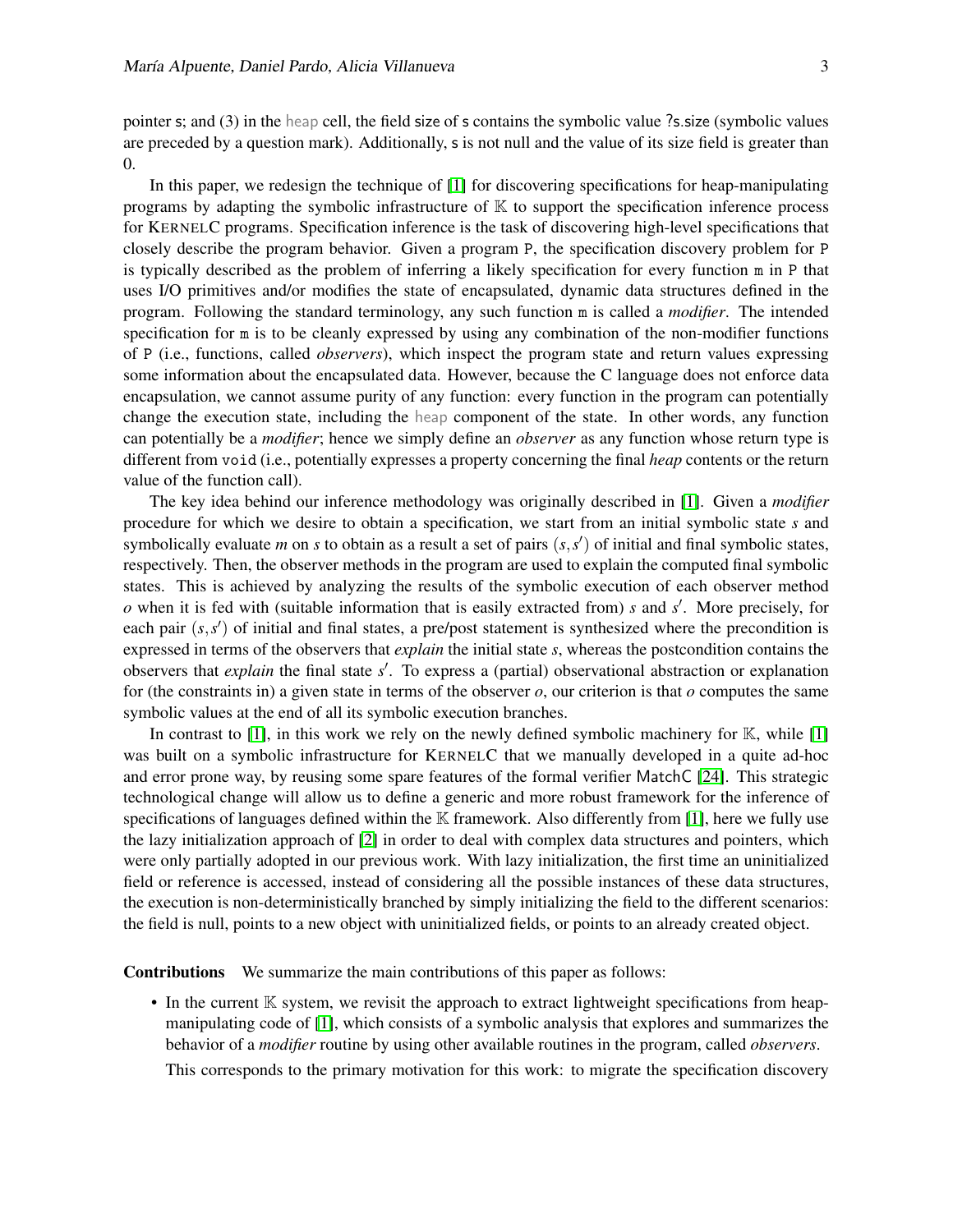technique of  $[1]$  to the holistic framework of the latest  $\mathbb K$  release, which is based on symbolic execution, whereas [\[1\]](#page-15-3) relied on the MatchC verification infrastructure of the old  $\mathbb K$  platform, which is currently unsupported.

- We adapt the symbolic mechanism of  $\mathbb K$  to deal with KERNELC, also adapting and implementing the lazy initialization technique for manipulating complex KERNELC input data.
- We implement our specification inference technique in the KINDSPEC 2.0 system, which fully builds on the capabilities of the SMT solver Z3 [\[19\]](#page-16-5) to not only prove the (accumulated path) constraints as in  $K$  but also to incrementally simplify them on the fly.

Moreover, the synthesized pre/post axioms are further simplified (to be given more compact representation) and are eventually presented in a more friendly sugared form that abstracts from any implementation details.

Related work The wide interest in program specifications as helpers for other analysis, validation, and verification processes have resulted in numerous approaches for (semi-)automatic computation of different kinds of specifications. Specifications can be property oriented (i.e., described by pre-/post conditions or functional code); stateful (i.e., described by some form of state machine); or intensional (i.e., described by axioms), and can take the form of contracts, interfaces, summaries, assumptions, invariants, properties, component abstractions, process models, rules, graphs, automata, etc. In this work, we focus on input-output relations: given a precondition for the state, we infer which modifications in the state are implied, and we express the relations as logical implications that reuse the program functions themselves, thus improving comprehension since the user is acquainted with them. A thorough comparison with the related literature can be found in [\[1\]](#page-15-3). Here we only try to cover those lines of research that have influenced our work the most.

Our axiomatic representation is inspired by [\[26\]](#page-16-7), which relies on a model checker for symbolic execution and generates either Spec# specifications or parameterized unit tests. In contrast to [\[26\]](#page-16-7), we take advantage of K symbolic capabilities to generate simpler and more accurate formulas that avoid reasoning with the global heap because the different pieces of the heap that are reachable from the function argument addresses are kept separate. Unlike our symbolic approach, Daikon [\[11\]](#page-15-5) and DIDUCE [\[14\]](#page-16-8) detect program invariants by extensive testing. Also, Henkel and Diwan [\[15\]](#page-16-9) dynamically discover specifications for interfaces of Java classes by generalizing the results of automated tests runs as an algebraic specification. QUICKSPEC [\[6\]](#page-15-6) relies on the automated testing tool QuickCheck to distill general laws that a Haskell program satisfies. Whereas Daikon discovers invariants that hold at existing program points, QUICKSPEC discovers equations between arbitrary terms that are constructed using an API, similarly to [\[15\]](#page-16-9). ABSSPEC [\[4\]](#page-15-7) is a semantic-based inference method that relies on abstract interpretation and generates laws for Curry programs in the style of QUICKSPEC. A different abstract interpretation approach to infer approximate specifications is [\[25\]](#page-16-10). A combination of symbolic execution with dynamic testing is used in Dysy [\[8\]](#page-15-8). An alternative approach to software specification discovery is based on inductive matching learning: rather than using test cases to validate a tentative specification, they are used as examples to *induce* the specification (e.g., [\[27,](#page-16-11) [13\]](#page-16-12)). Finally, Ghezzi *et al.* [\[12\]](#page-16-13) infer specifications for container-like classes and express them as finite state automata that are supplemented with graph transformation rules.

This work improves existing approaches in the literature in several ways. Thanks to the handling of MAUDE's (hence  $\mathbb{K}$ 's) equational attributes [\[7\]](#page-15-1), algebraic laws such as associativity, commutatitvity, or identity are naturally supported in our approach, which 1) leads to simpler and more efficient specifications, and 2) makes it easy to reason about typed data structures such as lists (list concatenation is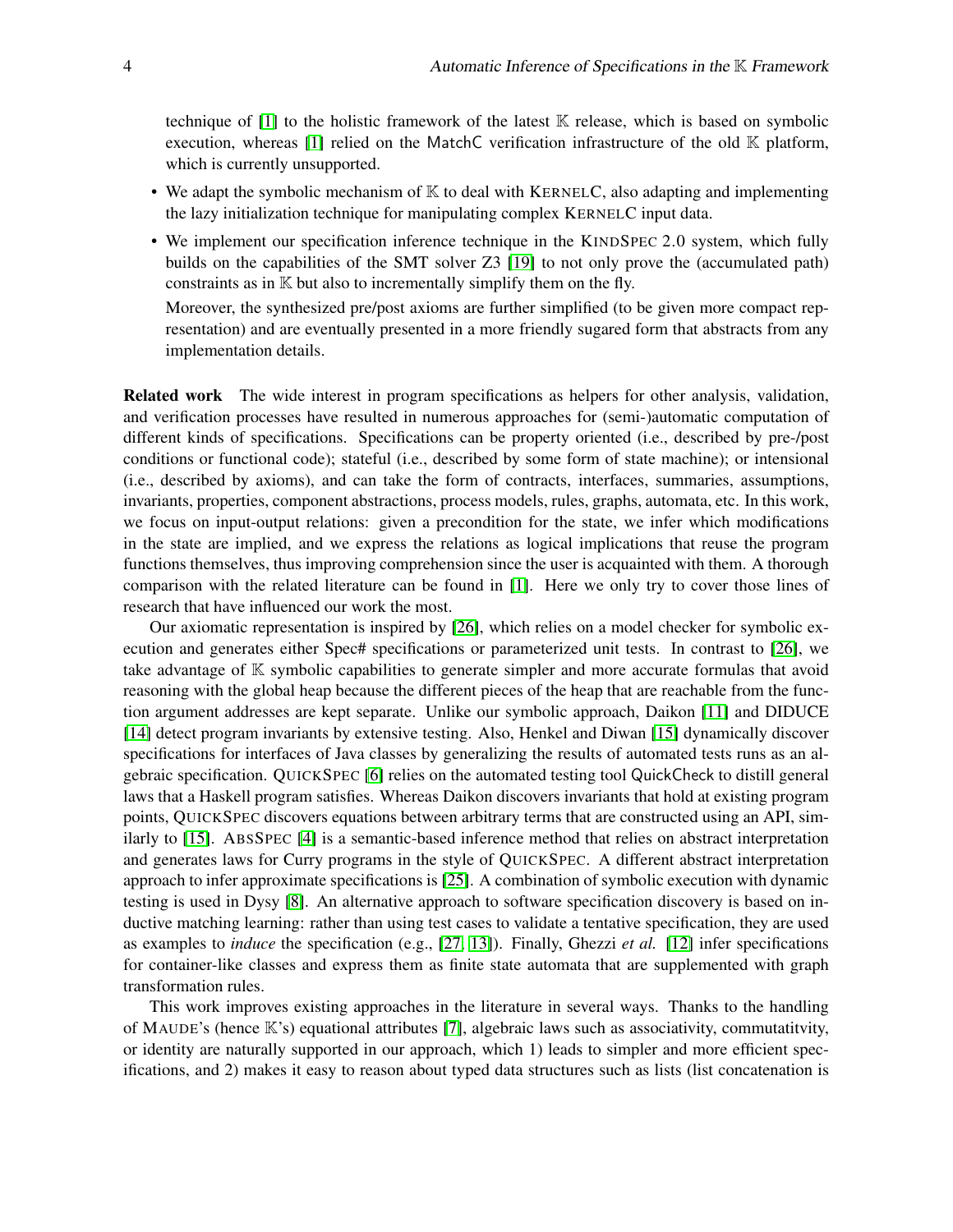associative with identity element *nil*), multisets (bag insertion is associative-commutative with identity  $\emptyset$ ), and sets (set insertion is associative-commutative-idempotent with identity  $\emptyset$ ). As a further advantage w.r.t. [\[26\]](#page-16-7), in our framework, the correctness of the delivered specifications can be automatically ensured by using the existing  $\mathbb K$  formal tools [\[21\]](#page-16-2). Since our approach is generic and not tied to the  $\mathbb K$  semantics specification of KERNELC, we expect the methodology developed in this work to be easily extendable to other languages for which a  $K$  semantics is given.

**Plan of the paper** In Section [2,](#page-4-0) we summarize the key concepts of the  $K$  framework that are crucial for this work. Section [3](#page-5-0) introduces a running example that is used as a case study throughout the paper to discuss the adequacy and effectiveness of the proposed inference methodology. Section [4](#page-8-0) presents how we had to adapt the symbolic machinery of  $\mathbb K$  to support specification discovery. Finally, Section [5](#page-10-0) describes our specification inference procedure and discusses directions for future work.

### <span id="page-4-0"></span>2 The K Framework

In this section, we recall the fundamental concepts of the  $K$  semantic framework [\[23\]](#page-16-14).

 $\mathbb{K}$  [\[23\]](#page-16-14) is a framework for engineering language semantics. Given a syntax and a semantics of a language, K generates a parser, an interpreter, and formal analysis tools such as model checkers and deductive theorem provers at no additional cost. It also supports various backends, such as Maude and, experimentally, Coq. In other words, language semantics defined in K can be translated into Maude or Coq definitions. Complete formal program semantics for Scheme, Java 1.4, JavaScript, Python, Verilog, and C are currently available in  $K$  [\[21,](#page-16-2) [23\]](#page-16-14).

Program configurations are represented in K as potentially nested structures of labeled cells (or containers) that represent the program state. They include a computation stack or continuation (named  $k$ ), environments (env, heap), and a call stack (stack), among others. K cells can be lists, maps, (multi)sets of computations, or a multiset of other cells. Computations carry "computational meaning" as special nested list structures that sequentialize computational tasks, such as fragments of a program. The part of the K configuration structure for the KERNELC semantics that is relevant to this work is shown below.

$$
\left\langle \begin{array}{l} \langle K\rangle_{\rm k}\langle Map\rangle_{\rm env}\langle List\rangle_{\rm stack}\langle Map\rangle_{\rm heap} \end{array} \right\rangle_{\rm cfg}
$$

Rules in K state how configurations (terms) evolve throughout the computation. Similarly to configurations, rules can also be graphically represented and are split in two levels. Changes in the current configuration (which is shown in the upper level) are explicitly represented by underlining the part of the configuration that changes. The new value that substitutes the one that changes is written below the underlined part.

As an example, we show the KERNELC rule for assigning a value *V* of type *T* to the variable *X*. This rule uses three cells: k, env, and heap. The env cell is a mapping of variable names to their memory positions, whereas the heap cell binds the active memory positions to the actual values. Meanwhile, the k cell represents a stack of computations waiting to be run, with the left-most (i.e., top) element of the stack being the next computation to be undertaken.

$$
\frac{\langle X = \text{tv}(T, V) \cdots \rangle_{\mathsf{k}} \langle \cdots X \mapsto X \cdots \rangle_{\text{env}} \langle \cdots X \mapsto \frac{\ }{\text{tv}(T, V)} \cdots \rangle_{\text{heap}}
$$

This rule states that, if the next pending computation (which may be a part of the evaluation of a bigger expression) consists of an assignment  $X = \text{tv}(T, V)$ , then we look for *X* in the environment  $(X \mapsto \_)$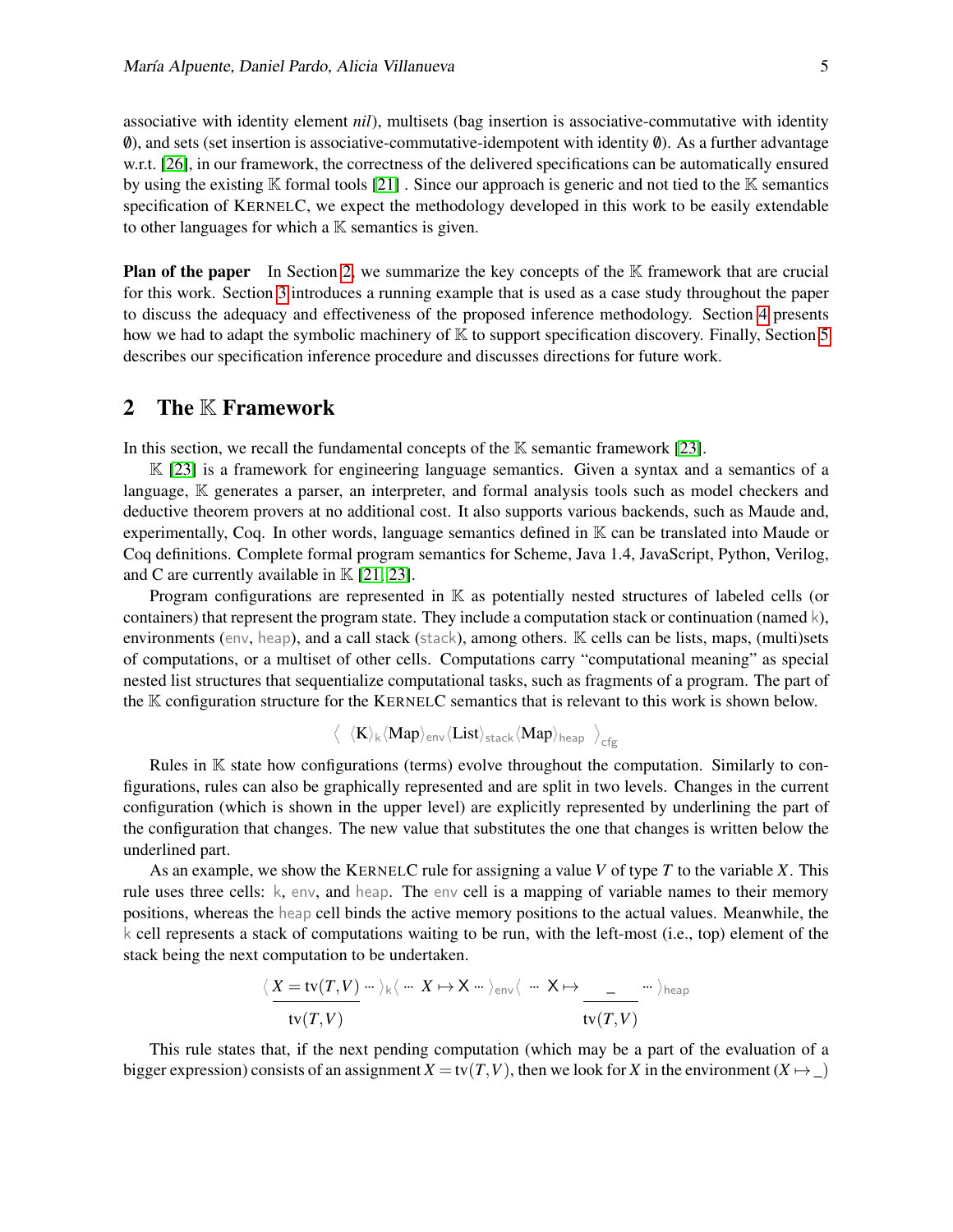and we update the associated mapping in the memory with the new value *V* of type *T* (tv(*T*,*V*)). The value tv $(T, V)$  is kept at the top of the stack (it might be used in the evaluation of the bigger expression). The rest of the cell's content in the rule does not undergo any modification (this is represented by the  $\cdot\cdot\cdot$ card). This example rule reveals a useful feature of K: «rules only need to mention the minimum part of the configuration that is relevant for their operation». That is, only the cells read or changed by the rule have to be specified, and, within a cell, it is possible to omit parts of it by simply writing " $\cdots$ ". For example, the rule above emphasizes the interest in: the instruction  $X = \text{tv}(T, V)$  only at the beginning of the k cell, and the mapping from variable *X* to its memory pointer X at any position in the env cell. Except for the subterms that are explicitly identified, upon variable assignment everything is kept unchanged.

The (desugared)  $\mathbb K$  rule for KERNELC variable assignment is

rule <k> X = tv(T,V) => tv(T,V) ...</k> <env>... X |-> pointer(X) ...</env> <heap>... pointer(X) |-> (\_ => tv(T,V)) ...</heap>

where the underscore stands for an anonymous variable. The ellipses are also part of the desugared  $K$ syntax and are used to replace the unnecessary parts of the cells. Hence, also in the desugared rule, the developers typically only mention the information that is absolutely necessary in their rules.

### <span id="page-5-0"></span>3 Running Example

Our inference technique relies on the classification scheme developed in [\[18\]](#page-16-15) for data abstractions, where a function (method) may be either a *constructor*, a *modifier* or an *observer*. A constructor returns a new object of the class from scratch (i.e., without taking the object as an input parameter). A modifier alters an existing class instance (i.e., it changes the state of one or more of the data attributes in the instance). An observer inspects the object and returns a value characterizing one or more of its state attributes. We do not assume the traditional premise of the original classification in [\[18\]](#page-16-15) that states that observer functions do not cause side effects on the state. This is because we want to apply our technique to any program, which may be written by third-party software producers that may not follow the observer purity discipline.

Let us introduce the leading example that we use to describe the inference methodology developed in this paper: a KERNELC implementation of an abstract datatype for representing doubly-linked lists. Since the whole example includes a total of 13 methods, due to space restrictions we have chosen to comment on just one modifier and five observer methods (of which 2 are both modifiers and observers).

<span id="page-5-1"></span>Example 1 *In the* KERNELC *program of Figure [1,](#page-6-0) we represent a doubly-linked list as a data structure (*struct List*) that contains some content (field* data*), a pointer to the previous element in the list (field* prev*), and another pointer to the succesive element in the list (field* next*).*

*A call* append(list,d) *to the* append *function proceeds as follows: first, a new node* new\_node *is allocated in memory; it is filled with the value* d *and its* next *pointer is initialized to* NULL *since it will become the last item in the list. Next, the function checks that the provided list* list *is not* NULL*, in which case it binds the* next *pointer of the final element of the list to the newly created node, and the* prev *pointer of the new node to the final node of* list*, then returns the pointer to the whole resulting* list*. Otherwise, when the input list* list *is null, then the* prev *pointer of* new\_node *is initialized to* NULL *and the resulting full-fledged list that consists of one single element is simply returned.*

*The observer function* length *traverses the list by visiting every node in order to count the number of elements in the list. The observer function* head *returns the data field of the first node of the list;*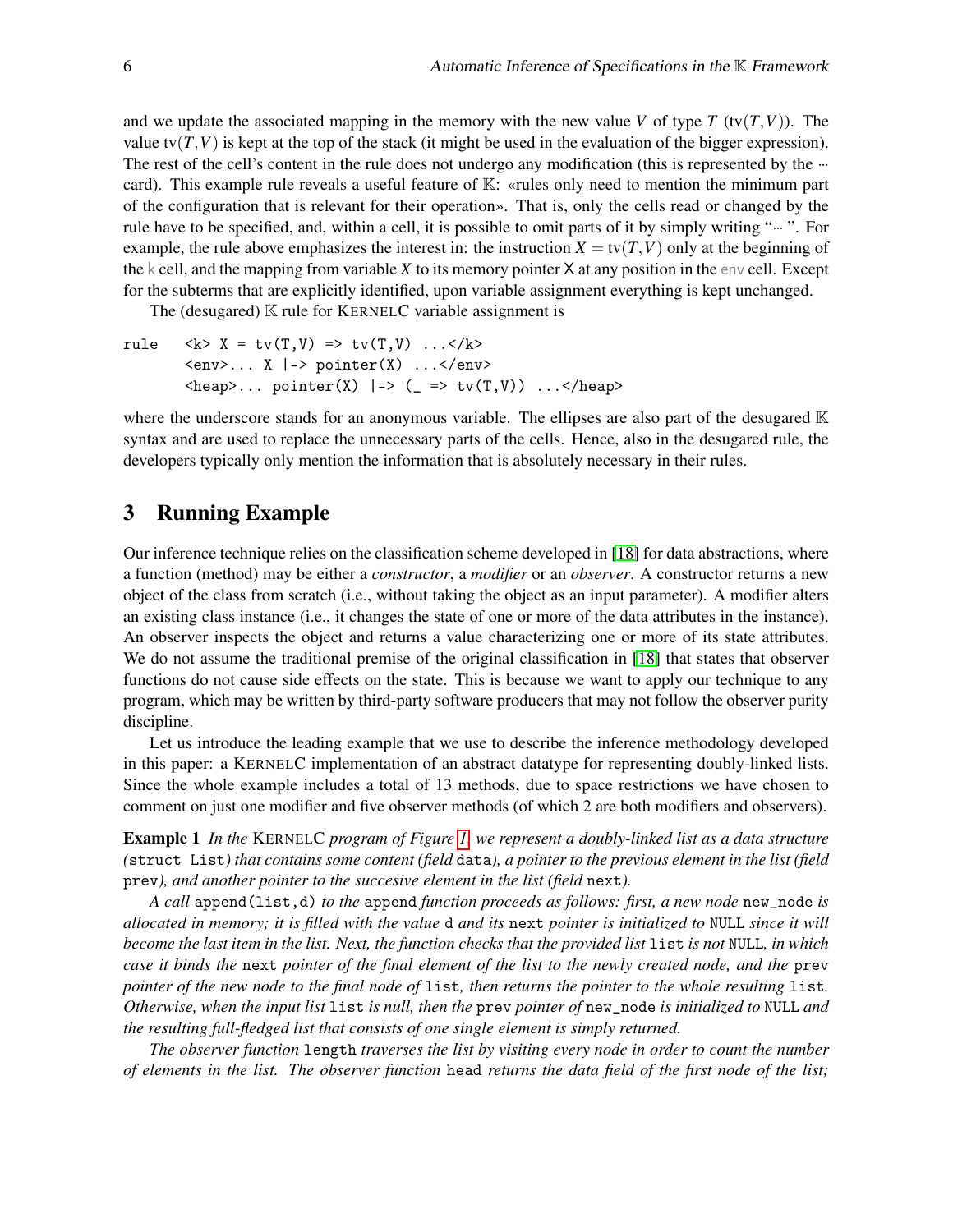```
#include <stdlib.h>
struct List {
 void* data;
 struct List* next;
 struct List* prev;
};
struct List* append(struct List* list, void* d)
     {
 struct List* new_node;
 struct List* final;
 new_node = (struct List*) malloc(sizeof(
     struct List));
 new_node->data = d;
 new_node->next = NULL;
 if (list != NULL) {
    final = list;if (final != NULL) {
       while (final->next != NULL)
         final = final->next;
    }
    final->next = new_node;
    new_node->prev = final;
    return list;
 }
 else {
    new_node->prev = NULL;
    list = new_node;
    return list;
 }
}
int length(struct List* list) {
 int len;
 len = 0;while (list != NULL) {
   len = len + 1;list = list->next;
 }
 return len;
}
struct List* reverse(struct List* list) {
 struct List* final;
 final = NULL;while (list != NULL) {
                                                    final = list;list = final->next;
                                                    final->next = final->prev;
                                                    final->prev = list;
                                                   }
                                                  return final;
                                                 }
                                                 void* head(struct List* list) {
                                                   if (list != NULL) {
                                                       while (list->prev != NULL)
                                                          list = list->prev;
                                                   }
                                                  return list->data;
                                                 }
                                                 struct List* last(struct List* list) {
                                                  struct List* reversed;
                                                 reversed = reverse(list);
                                                  return head(reversed);
                                                 }
                                                int find(struct List* list, void* d) {
                                                   int found;
                                                   found = 0;
                                                   while (list != NULL && !(found)) {
                                                      if (list->data == d)
                                                        found = 1;
                                                      else
                                                        list = list->next;
                                                   }
                                                   return found;
                                                 }
                                                 struct List* init(struct List* list) {
                                                   struct List* aux;
                                                   if (list != NULL) {
                                                     if (list->next != NULL) {
                                                      aux = list->next;
                                                      while (aux->next->next != NULL)
                                                          aux = aux->next;aux->next = NULL;
                                                     }
                                                     else
                                                      list = NULL;
                                                   return list;
                                                 }
```
<span id="page-6-0"></span>Figure 1: KERNELC implementation of a doubly-linked list.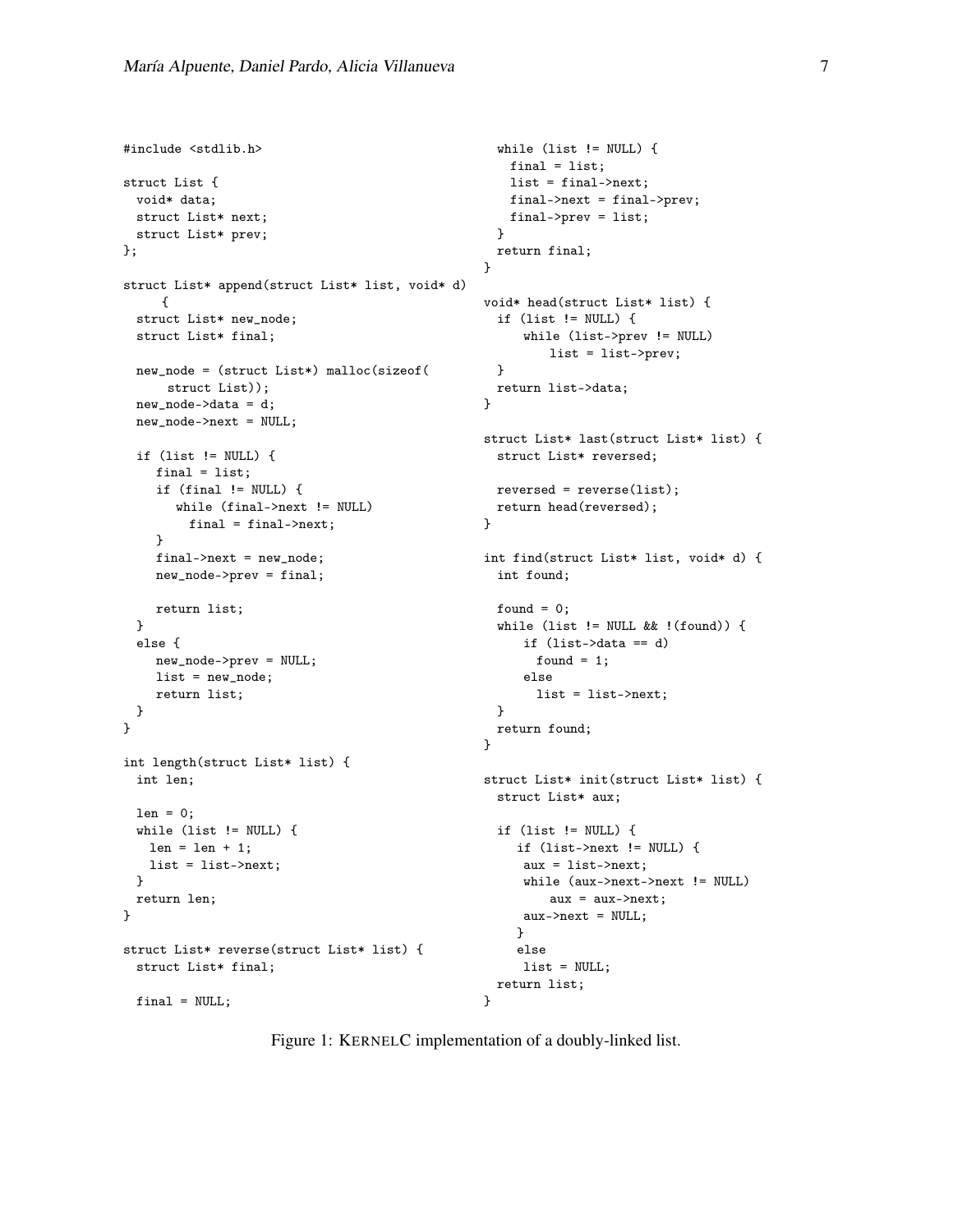$$
\left(\begin{array}{l} \text{length}(\text{list})=0 \,\wedge \, \\ \text{reverse}(\text{list})=\text{NULL} \,\wedge \\ \text{init}(\text{list},d)=0 \,\wedge \\ \text{init}(\text{list})=\text{NULL} \,\wedge \\ \text{last}(\text{list})=\text{NULL} \,\wedge \\ \text{last}(\text{list'})=\text{NULL} \,\wedge \\ \text{length}(\text{list})>0 \,\, \end{array}\right) \qquad \Rightarrow \qquad \left(\begin{array}{l} \text{length}(\text{list'})=1 \,\wedge \\ \text{find}(\text{list'},d)=1 \,\wedge \\ \text{init}(\text{list'})=\text{d} \,\wedge \\ \text{test}=\text{list'} \,\wedge \\ \text{test}=\text{list'} \,\wedge \text{list'})=\text{d} \,\wedge \\ \text{net}=\text{list'} \end{array}\right)
$$

Figure 2: Expected specification for the append (list,d) function call.

<span id="page-7-0"></span>last *delivers the data field of the last node of the list, which is done by first invoking* reverse(list) *to compute a mirrored version of the parameter* list *and then accessing the* data *field of its first node. The function* init(list) *returns the same list after removing the last item of the list. Finally, the observer* find *looks for the provided* d *value in the list, and returns* 1 *(which stands for* true*) if the* d *value is found; otherwise, the value* 0 *(which stands for* false*) is returned.*

From the program code of Example [1,](#page-5-1) for each modifier function *m*, we aim to synthesize an axiomatic specification that consists of a set of implication formulas  $t_1 \Rightarrow t_2$ , where  $t_1$  and  $t_2$  are conjunctions of equations of the form  $l = r$ . The left-hand side l of each equation can be either

- a call to an observer function and then *r* represents the return value of that call;
- the keyword ret, and then *r* represents the value returned by the modifier function *m* being observed.

Informally, the statements on the left-hand and right-hand sides of the symbol  $\Rightarrow$  are respectively satisfied before and after the execution of a function call to *m*. We adopt the standard primed notation for representing variable values after the execution.

<span id="page-7-1"></span>Example 2 *Consider again the program of Example [1.](#page-5-1) The specification for the (modifier) function* append *that inserts an element* d *at the end of the list* list *is shown in Figure [2.](#page-7-0) The specification consists of two implications stating the conditions that are satisfied before and after the execution of a symbolic function call* append(list,d)*. The first formula can be read as follows: if, before executing* append(list,d)*, the result of running* length(list) *is equal to 0, a call to* find(list,d) *returns 0 (since no value can be found in an empty list) and the results of executing* reverse(list)*,* init(list)*, and* last(list) *are all* NULL *(i.e., the list is empty), then, after executing* append(list,d)*, the length of the augmented list is 1, the reversed list coincides with the list itself, the value* d *can now be found in the list, the init segment of the list is* NULL*, the last element is the inserted value and the call returns the pointer to the (augmented) list. The second formula represents the general case: given a list with an arbitrary size x, the call* append(list,d) *causes the length to be increased by 1, the inserted value is found in the list, in particular it is returned by the* last *observer, and the (augmented) list is returned. Since the* append *function does not restrict the insertion to the cases in which the* d *value is still not inside the list, we cannot assume* find *to return 0 before running the modifier function* append*.*

Note that any implication formula in the specification may contain multiple facts (in the pre- or postcondition) that refer to function calls that are assumed to be run independently under the same initial conditions. This avoids making any assumptions about function purity or side-effects.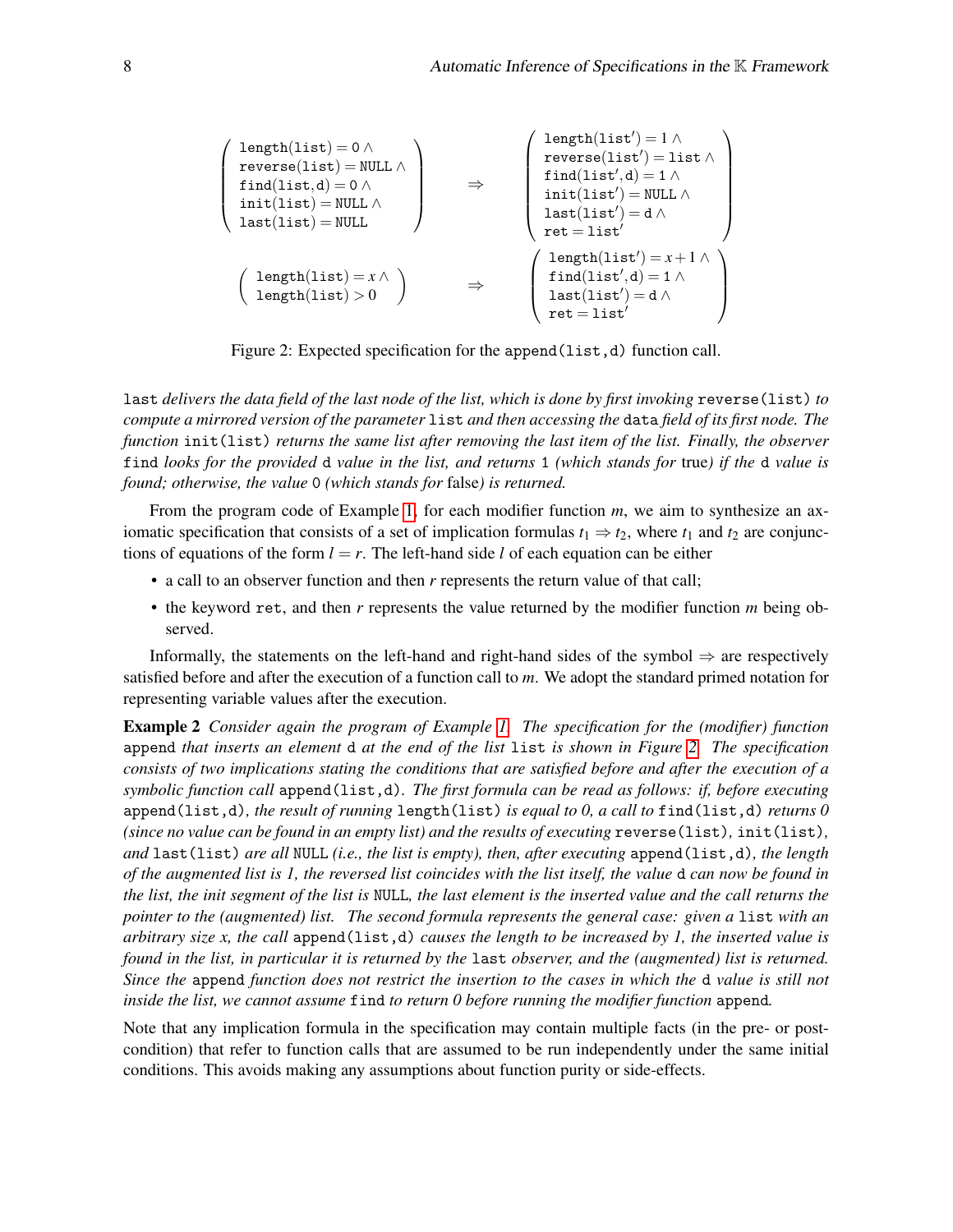#### <span id="page-8-0"></span>4 Symbolic Execution in the  $K$  Framework

Symbolic execution consists of executing programs with symbolic values instead of concrete values. It proceeds like standard execution except that, when a function or routine is called, symbolic values are assigned to the actual parameters of the call and computed values become symbolic expressions that record all operations being applied. When symbolic execution reaches a conditional control flow statement, every possible execution path from this execution point must be explored. In order to keep track of the explored execution paths, symbolic execution also records the assumed (symbolic) conditions on the program inputs that determine each execution path in the so-called *path conditions* (one per possible branch), which are empty at the beginning of the execution. A path condition consists of the set of constraints that the arguments of a given function must satisfy in order for a concrete execution of the function to follow the considered path. Without loss of generality, we assume that the symbolically executed functions access no global variables; they could be easily modeled by passing them as additional function arguments.

<span id="page-8-2"></span>Example 3 *Consider again the* append *function of Example [1.](#page-5-1) Assume that the input values for the actual parameters* list *and* d *are the symbolic pointer* list *and the symbolic value* ?d*, respectively. Then, when the symbolic execution reaches the first* if *statement in the code, it explores the two paths arising from considering both the satisfaction and non-satisfaction of the guard in the conditional branching statement. The path condition of the first branch is updated with the constraint* list  $\neq$  NULL, whereas list = NULL *is added to the path condition in the second branch.*

To summarize, symbolic execution can be represented as a tree-like structure where each branch corresponds to a possible execution path and has an associated path condition. The *successful* paths are those leading to a final (symbolic) configuration that encloses a satisfiable path constraint and that typically stores a (symbolic) computed result.

For the symbolic execution of KERNELC programs, we must pay attention to pointer dereference and initialization. In C, a structured datatype (struct) is an aggregate type that is used to comprise a nonempty set of sequentially allocated member objects<sup>[2](#page-8-1)</sup>, called fields, each of which has a name and a type. When a struct value is created, C uses the address of its first field to refer to the whole structure. In order to access a specific field f of the given structure type, C computes f's address by adding an offset (the sum of the sizes of each preceding field in the definition) to the address of the whole structure.

In our symbolic setting, the pointer arithmetics and memory layout machinery are abstracted by 1) using symbolic variables as addresses, and 2) mapping each structure object into a single element of the heap cell that groups all object fields (and associated values). A specific field is then accessed by combining the identifiers of both the structure object and the field name.

Example 4 *Consider the structure type* List *of Example [1.](#page-5-1) The following configuration records a list variable* l *with: 1) the integer 7 in its* data *field; 2) a reference (pointer) named* first\_node *as the value of its* prev *field; and 3) a reference (pointer)* third\_node *as the value of its* next *field:*

 $\big\langle\,\,...\,\langle 1\mapsto l\rangle_\text{env}\langle$ ···  $l\mapsto (\texttt{data}\mapsto \texttt{tv}(int,7),\texttt{prev}\mapsto \texttt{first\_node},\texttt{next}\mapsto \texttt{third\_node})\,\, ...\,\big\rangle_\texttt{cfg}\dots\,\big\rangle_\texttt{cfg}$ 

*In order to access a field of the list* l *(e.g., its* data *field), the corresponding index is computed by juxtaposing the identifier of the* data *field to the pointer* l*, thus mimicking how the concrete access would be done in* C *(i.e.,* l->data*).*

<span id="page-8-1"></span> $2$ An object in C is a region of data storage in the execution environment.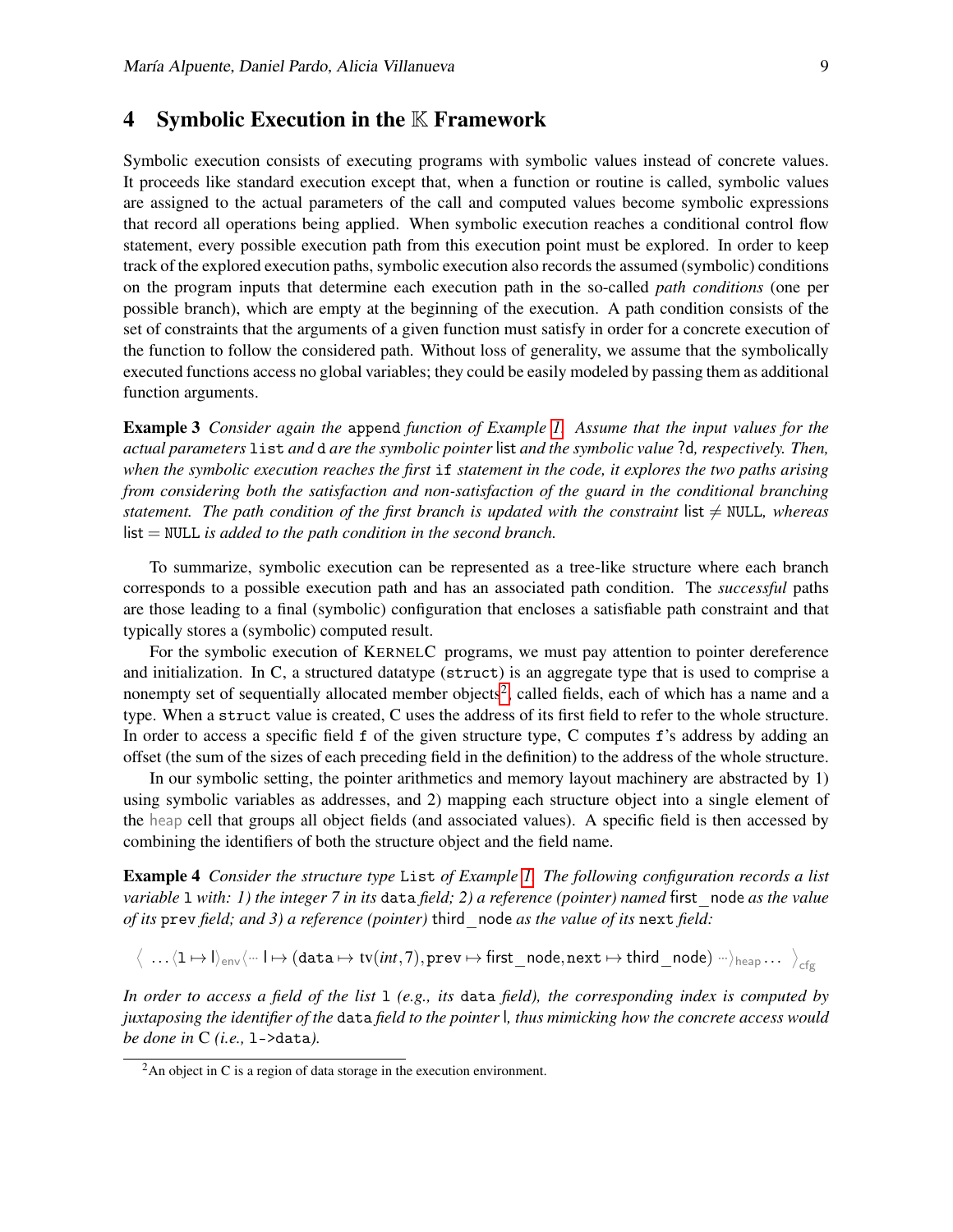Another critical point is the *undefinedness* problem that occurs in C programs when accessing uninitialized memory addresses. The KERNELC semantics that we use preserves the concrete *well-definedness* behavior of pointer-based program functions of C while still detecting the *undefinedness* cases in a way similar to the C operational semantics of [\[10\]](#page-15-9). However, in our inference setting, we have no a priori information regarding the memory (specifically, information about the (un)initialized memory addresses). Therefore, when symbolic execution accesses (potentially uninitialized) memory positions, two cases must be considered: the case in which the memory is actually initialized and stores an object, and the case in which it stores a null pointer. In contrast to the approach described in [\[1\]](#page-15-3), we do not consider cases where the pointer is undefined (i.e., when the execution is halted due to forbidden pointer access). This avoids accumulating too many solutions with undefined behavior, which could cause an explosion of axioms for programs that access new objects frequently, resulting in huge and redundant output specifications. For the case when the memory positions are actually initialized with non-null objects, a strategy to reconstruct the original object in memory is needed. We adapt the lazy initialization of objects of [\[16\]](#page-16-16) to our setting: when a symbolic address (or address expression) is accessed for the first time, SE initializes the memory object that is located at the given address with a new symbolic value. This means that the mapping in the heap cell is updated by assigning a new free variable to the symbolic address of the accessed field so that, from that point on, accesses to that field can only succeed. As a result, *undefined* computations can only occur in the case of syntactic program errors (i.e., expressions that are not accepted in the specification of the language).

Example 5 *(Example [3](#page-8-2) continued) Before executing the first* if *statement for the first time, assume that the* heap *cell is empty, which means that nothing is known about the structure of the* heap*. After symbolically executing the guard of the* while *statement (which refers to the* next *field of the structured data* final*), by applying the lazy initialization approach, the* heap *cell gets updated to:*

$$
\left\langle\begin{array}{c}\langle\cdots\text{ list}\mapsto\text{ list},\text{ final}\mapsto\text{ list}\cdots\rangle_{\text{env}}\\\langle\phantom{a}\text{ list}\mapsto(\text{data}\mapsto\text{ under},\text{prev}\mapsto\text{ under},\text{next}\mapsto\text{ list}.\text{next})\\ \text{ list}.\text{next}\mapsto\text{ under}\\\cdots\\\end{array}\right\rangle_{\text{heap}}\right\rangle_{\text{heap}}
$$

*In other words, new symbolic bindings for the actual parameters are added, which represent the assumptions we made over the corresponding data structures. More specifically, the accessed field is initialized with a fresh symbolic pointer* list.next *whereas the fields that have not been accessed yet (temporarily) remain undefined, in a state that is specified by the symbolic constant* undef*.*

In the following section, we describe  $\mathbb{K}$ 's symbolic execution machinery and how we adapted it to support discovering program specifications.

#### **4.1** The symbolic machinery in  $\mathbb{K}$

Recently, the  $K$  framework has been enriched with a tool that automatically compiles language definitions into symbolic semantics. In other words, any language that is formally defined in  $K$  can (ideally) benefit, without cost, from symbolic execution. The K symbolic backend automatically attaches to the configuration a new cell, called path-condition, for the conditions on the input arguments that are accumulated during the symbolic execution. Roughly speaking, the mechanism works as follows: whenever a non-deterministic choice is found (i.e., the term at the top of the k cell can be rewritten by applying different rules), the symbolic engine considers each path independently, storing the assumptions that enable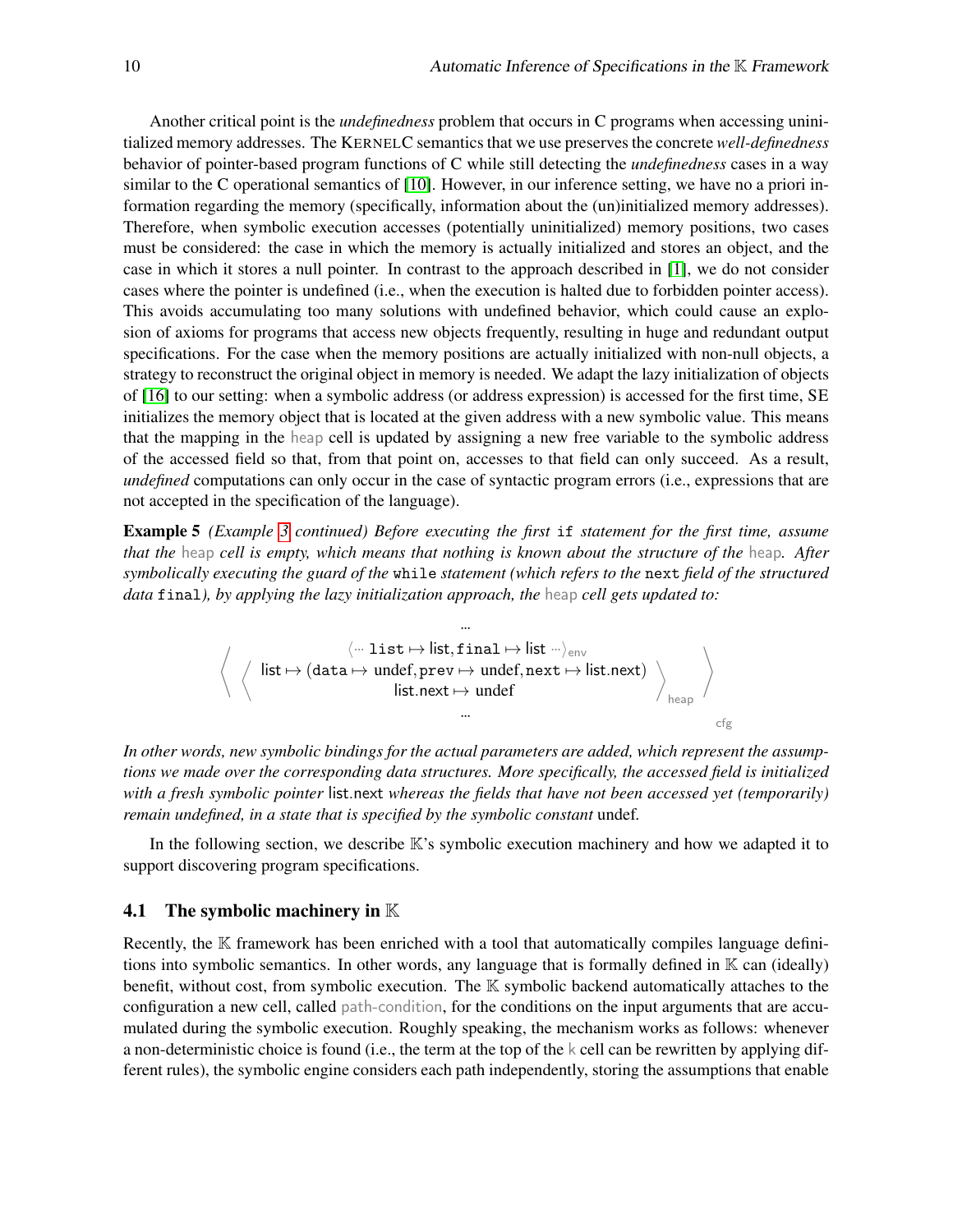each concrete execution path in the path-condition cell. Therefore, the symbolic execution of programs under the K framework results in a set of *patterns* (consisting of the final symbolic configuration that encloses the corresponding path-condition cell) which we call *final patterns*.

Example 6 *Assume that our* K *specification contains these two rules, which represent the possible rewritings of an* if *statement:*

$$
\langle \frac{\text{if (true) S else}}{S} \cdots \rangle_k \qquad \langle \frac{\text{if (false) } \text{ else } S} \cdots \rangle_k}{S}
$$

*Now assume that we are running the following piece of code:*

if  $(x > y)$  return 1; else return 0;

*with symbolic variables* x *and* y*, and no initial restrictions over them (i.e., the* path-condition *cell is initialized to* true*). The compilation of the language with* K*'s symbolic backend explores both branches (i.e., the case when the guard* x > y *is true and the case when the guard evaluates to false), which respectively lead to the following patterns*[3](#page-10-1) *:*

*Branch 1:* 
$$
\langle \langle tv(int, 1) \rangle_k \dots \rangle_{\text{cfg}} \langle ?x > ?y \rangle_{\text{path-condition}}
$$
  
*Branch 2:*  $\langle \langle tv(int, 0) \rangle_k \dots \rangle_{\text{cfg}} \langle ?x \leq ?y \rangle_{\text{path-condition}}$ 

As already mentioned, the exhaustive symbolic execution of all paths cannot always be achieved in practice because an unbounded number of paths can arise in the presence of loops or recursion. We follow the standard approach to avoid the exponential blowup that is inherent in path enumeration by exploring loops up to a specified number of unfoldings. This ensures that SE ends for all explored paths, thus delivering a finite (partial) represention of the program behavior [\[9\]](#page-15-10). Obviously, not all the potential execution paths are feasible, but  $\mathbb K$  deals with this automatically and transparently to the user by using the theorem prover Z3 [\[19\]](#page-16-5) to check the satisfiability of the path condition constraints.

It is important to note that the symbolic  $\mathbb K$  engine is not endowed with the lazy initialization technique. As a consequence, any branching in K's symbolic execution trees is associated to the evaluation of a guarded instruction (conditional, while loop, etc.), whereas lazy initialization also adds bifurcations when mimicking the access to complex data structures (objects) because all possible scenarios are considered. In other words, branching is not only caused by the evaluation of guards (boolean expressions), but also by other kinds of expressions (for instance when assigning a value to a data structure).

Note that the path-condition cell (where constraints associated to guards are stored) is not under our control but is automatically handled by the K symbolic engine, which ensures language independence. For this reason, we have adopted the solution to introduce a new cell, called init-struct, into the configuration that is used to store those constraints associated to non-guarded instructions that refer to complex data structures. By abuse, when we refer to the path condition  $\phi$  of a pattern, we implicitly consider that  $\phi$  includes the constraints in init-struct as well.

In the following section, we formulate our symbolic specification inference algorithm.

# <span id="page-10-0"></span>5 Inferring Specifications Using K's Symbolic Execution

Let us introduce the basic notions that we use in our formalization. Given an input program, let  $\mathcal F$  be the set of functions in the program. We distinguish the set of observers  $\mathcal O$  and the set of modifiers  $\mathcal M$ .

<span id="page-10-1"></span><sup>&</sup>lt;sup>3</sup>We only write those cells that are relevant for the example.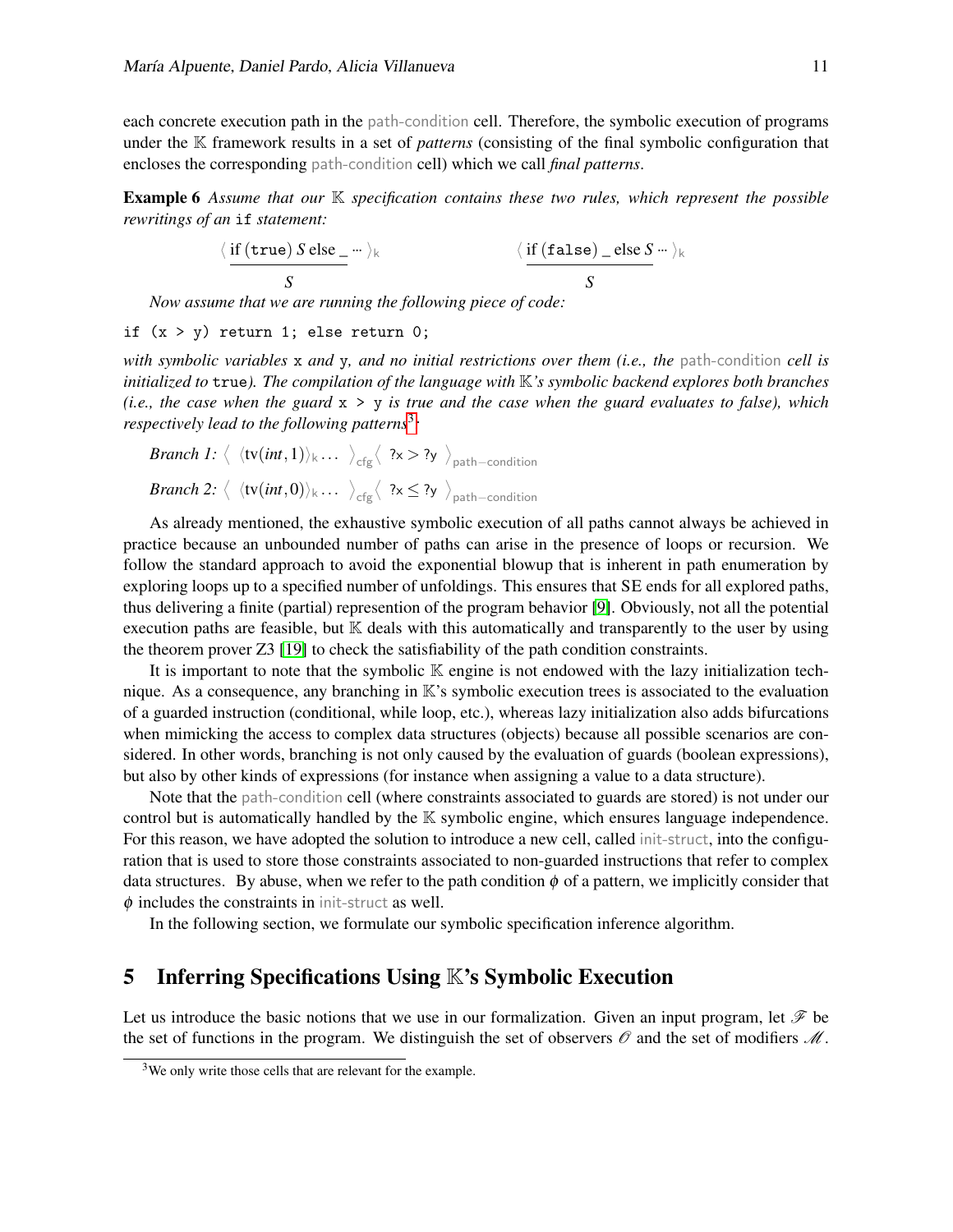A function can be considered to be an *observer* if it explicitly returns a value, whereas any method can be considered to be a *modifier*. Thus, the set  $\mathcal{O} \cap \mathcal{M}$  is generally non empty. For instance, the function reverse in Example [1](#page-5-1) is both an observer and a modifier function.

Given a function  $f \in \mathcal{F}$ , we represent a call to f with the list of arguments *args* by  $f(args)$ . Then,  $f(args){\phi}$  is the K pattern built by inserting the call  $f(args)$  at the top of the k cell and initializing the path condition cells with  $\phi$ . This is helpful to start the execution of  $f(args)$  under the (possibly non– empty) constraints of  $\phi$ . We also denote by  $SE(f(args){\phi})$  the set of final patterns obtained from the symbolic execution of the pattern  $f(args){\phi}$  (i.e., the leaves of the deployed symbolic execution tree).

Our specification inference methodology is formalized in Algorithm [1.](#page-11-0) First, the *modifier* method

Algorithm 1 Specification Inference.

**Require:**  $m \in \mathcal{M}$  of arity *n*; 1.  $S = SE(m(a_1, ..., a_n) \{true\})$ 2.  $axiomSet := \emptyset$ ; 3. for all  $p \in S$  with path-condition cell  $\phi_p$ , init-struct cell  $\phi$  and return value v do 4.  $egs_{pre} := explain(\langle\langle m(a_1,\ldots,a_n)\rangle_k\langle\phi\rangle_{\text{heap}}\ldots\rangle_{\text{cfg}}\langle\phi_p\rangle_{\text{path-condition}},[a_1,\ldots,a_n]);$ 5. *eqs<sub>post</sub>* := *explain*( $p$ ,[ $a_1$ ,..., $a_n$ ]); 6.  $eq_{ret} := (ret = v);$ 7. *axiomSet* := *axiomSet*  $\cup$  {*eqs<sub>pre</sub>*  $\Rightarrow$  (*eqs<sub>post</sub>*  $\cup$  *eq<sub>ret</sub>*)}; 8. end for 9. spec := *simplify*(*axiomSet*) 10. return spec

<span id="page-11-0"></span>of interest *m* is symbolically executed with fresh symbolic variables  $a_1, \ldots, a_n$  as arguments and empty constraint true, and the set *S* of final patterns is retrieved from the leaves of the symbolic execution tree. For each pattern in *S*, the corresponding path condition is simplified (by calling the automated theorem prover Z3) to avoid redundancies and simplify the analysis. Then, we proceed to compute an axiom for each pattern *p* in *S* that explains (by using the observers) the properties that hold in the state before and after the execution of the method. This is done by means of the function  $explain(q,as)$ , where q is a pattern and *as* is a list of symbolic variables, given in Algorithm [2.](#page-12-0) The explanation for initial states whose symbolic execution end in *p* (line 4) must ensure that the input data comply with the conditions that make the path to *p* feasible, which is achieved by imposing the conditions given by  $\phi$  to the input pattern to be explained (i.e. by feeding its heap cell with  $\varphi$  before invoking the routine *explain*). Then, we proceed to explain (also with the observers) the properties of the considered final state (the final pattern *p*) by invoking  $explain(p, [a_1, \ldots, a_n])$ . Finally, the return value v is retrieved from the k cell of *p*, and the axiom  $ret = v$  is added to the specification inferred. This value could be either undefined or a single typed value that represents the return from the function *m* under the conditions given by  $\phi$ .

The computed axioms are implications of the form  $l_i \Rightarrow r_i$ , where  $l_i$  is a conjunction of preconditions and *r<sup>i</sup>* is a conjunction of postconditions. Note that a conjunction of equations is represented as an equation set in Algorithm [2.](#page-12-0) The function *simplify* implements a post-processing which consists of: (1) disjoining the preconditions  $l_i$  that have the same postcondition  $r_i$  and simplifying the resulting precondition; and (2) conjoining the postconditions  $r_i$  that share the same precondition and simplifying the resulting postcondition.

Let us illustrate the application of the inference algorithm with the following example.

<span id="page-11-1"></span>Example 7 *Let us compute a specification for the* append modifier *function of Example [1.](#page-5-1) Following the algorithm, we first compute* SE(append(list,d)[true]) *with* list *and* d *(free) symbolic variables.*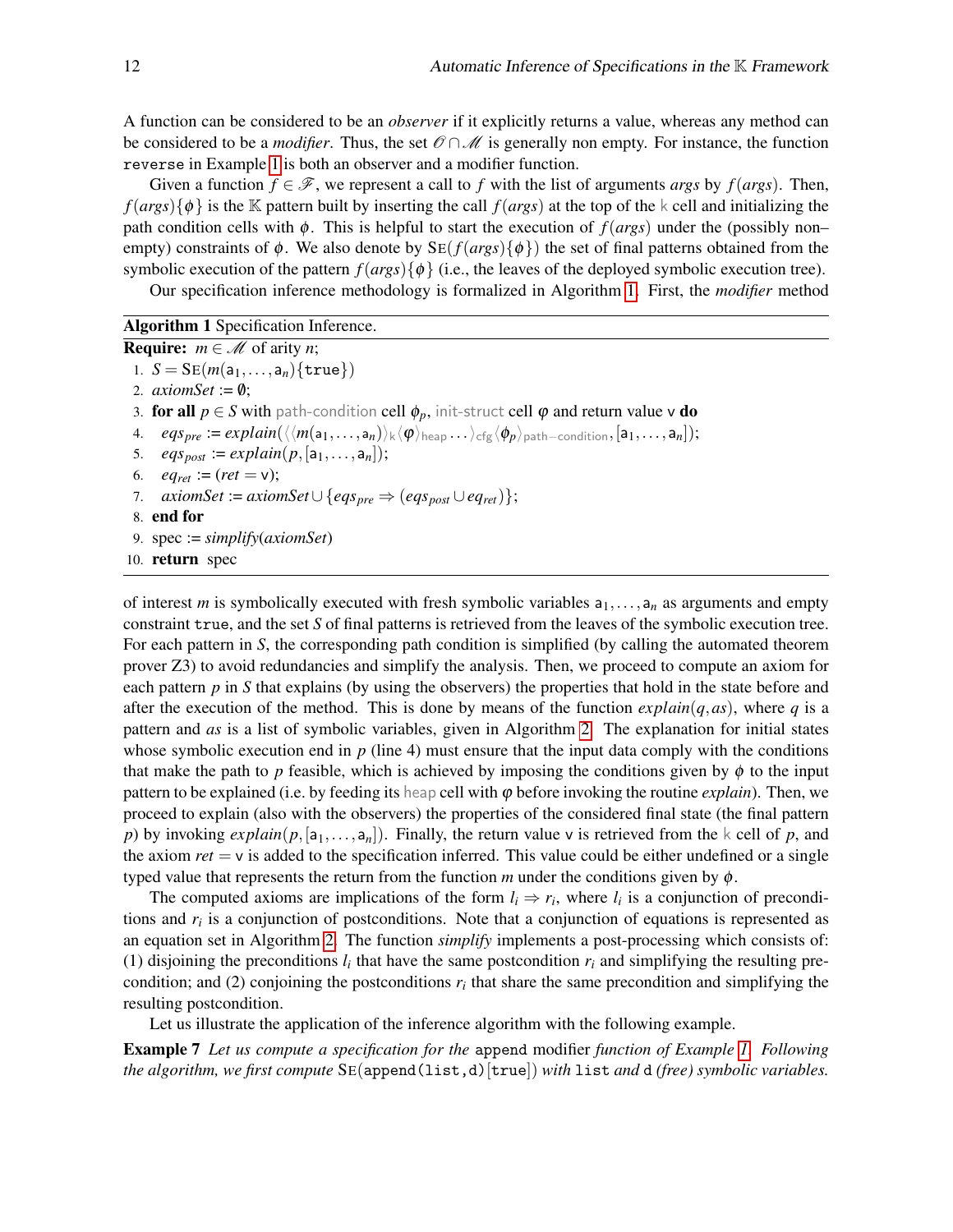*Since there are no constraints in the initial symbolic configuration, the execution covers all possible initial concrete configurations. For simplicity, we set the number of loop unrollings to one; as a consequence, the symbolic execution computes three final patterns. The following pattern e represents the final state for the path where the body of the* while *statement never gets executed (0 iterations):*

$$
\left\langle \bigvee_{\text{list } \mapsto \text{list, } d \mapsto d, \text{new\_node}}^{\text{(wstruct List*, list)}} \right\rangle_{k}
$$
\n
$$
\left\langle \bigvee_{\text{list } \mapsto (\text{data } \mapsto \text{under}, \text{prev } \mapsto \text{under}, \text{next } \mapsto \text{new\_node})}^{\text{(xstruct List*, list)}} \right\rangle_{\text{new\_node}} \right\rangle
$$
\n
$$
\left\langle \bigvee_{\text{init } \mapsto (\text{data } \mapsto d, \text{prev } \mapsto \text{list}, \text{next } \mapsto \text{NULL})}^{\text{(xstruct List, *}} \right\rangle_{\text{begin}} \text{list } \neq \text{NULL } \wedge \text{init--struct}
$$
\n
$$
d \mapsto t v (void, ?d)
$$

*The execution of this path returns the pointer to the resulting list: the returned pointer is represented by the typed value* tv(*struct List*∗,list) *in the* k *cell. The field* list ⇒ next *is accessed only after checking that* list *is not null: it has been assumed* list != NULL *at the first conditional expression, thus the constraint* list  $\neq$  NULL *has been added to the path condition, whereas* final->next != NULL *(the guard of the* while *loop*) is assumed false, thus the constraint list  $\Rightarrow$  next = NULL has been gathered. *Note that, although the variable accessed in the code is* final*, the generated path constraint refers to the pointer* list *since both* final *and* list *are bound to the same memory address in the environment.*

Let us now describe Algorithm [2](#page-12-0) which defines the function  $explain(q,as)$ . Given a K pattern *q* and a list of symbolic variables *as*, this function describes *q* as a set of equations that are obtained by executing the observer functions in the state. Each equation relates the call to an observer function (or *built-in* function) with the (symbolic) value that the call returns. In the algorithm,  $As \subseteq as$  means that the list of elements *As* is a permutation of some (or all) elements in *as*.

| <b>Algorithm 2</b> Computing explanations: $explain(q,as)$                                                     |  |
|----------------------------------------------------------------------------------------------------------------|--|
| <b>Require:</b> q : the pattern to be explained (with path condition $\phi$ )                                  |  |
| <b>Require:</b> <i>as</i> : a list of symbolic variables                                                       |  |
| 1. $\mathcal{C}$ : the universe of observer calls;                                                             |  |
| 2. $eqSet := \emptyset$ ;                                                                                      |  |
| 3. for all $o(As) \in \mathscr{C}$ with $As \sqsubseteq as$ do                                                 |  |
| 4. $S = SE(o(As) \{\phi\})$                                                                                    |  |
| 5. if $\frac{4}{5}q_1, q_2 \in S$ s.t. $q_1$ and $q_2$ contain a different return value k in their k cell then |  |
| $egSet := egSet \cup (o(As) = k)$<br>6.                                                                        |  |
| end if<br>7.                                                                                                   |  |
| 8. end for                                                                                                     |  |
| 9. return egSet                                                                                                |  |
|                                                                                                                |  |

<span id="page-12-0"></span>Roughly speaking, given a pattern  $q$ ,  $explain(q,as)$  first generates the universe of observer function calls  $\mathscr{C}$ , which consists of all the function calls  $o(As)$  that satisfy that:

- *o* belongs to  $\mathcal O$  or to the set of (predefined) built-in functions,
- the argument list  $As \sqsubseteq as$  respects the type and arity of *o*.

Then, for each call  $o(As) \in \mathcal{C}$ , Algorithm [2](#page-12-0) checks whether all the final symbolic configurations (leaves) resulting from the symbolic execution of  $o(As)$ , under the constraints given by  $\phi$ , have the same return value. When the call satisfies this requirement, an equation is generated (line 6 in Algorithm [2\)](#page-12-0). Otherwise, the observation is inconclusive and no explanation is delivered in terms of the executed observer function. The algorithm finally returns the set of all the explanatory equations inferred.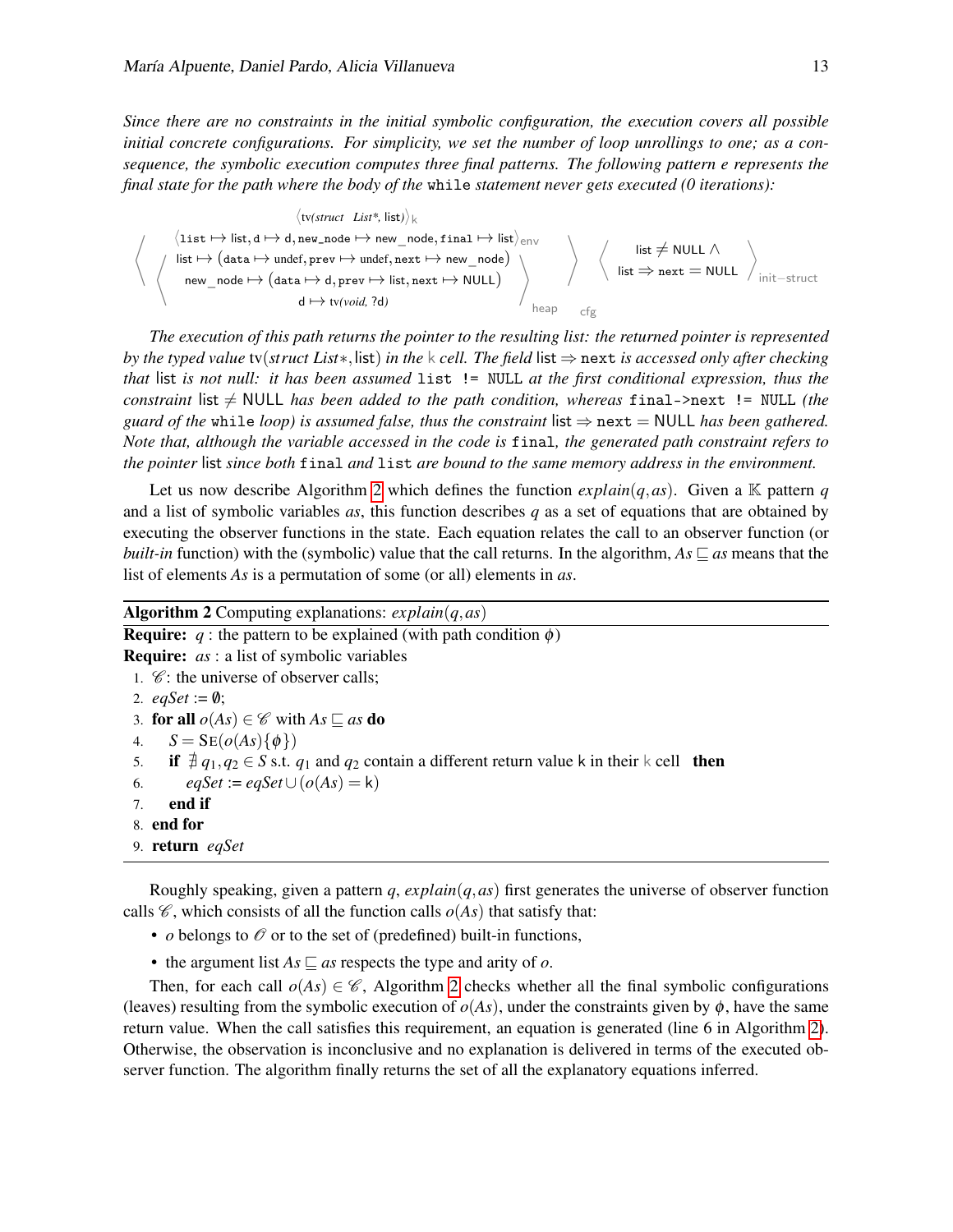Example 8 (Example [7](#page-11-1) continued) *Let us show how we compute the explanation for the final state of pattern p in Example [7.](#page-11-1) Given the observer functions* length*,* reverse*,* head*,* last*,* find*, and* init*, and the symbolic variables* list *and* d*, the universe of observer calls is* length(list)*,* reverse(list)*,* head(list)*,* last(list)*,* find(list,d)*, and* init(list)*. Let us consider the case for the observer call* length(list) *in detail.*

*When we symbolically execute* length(list) *on the pattern p, we obtain a single final pattern:*

$$
\langle \text{tv}(int, 2) \rangle_k
$$
\n
$$
\langle \text{list} \mapsto \text{list, length} \mapsto \text{length} \rangle_{env}
$$
\n
$$
\langle \text{list} \mapsto (\text{data} \mapsto \text{under}, \text{prev} \mapsto \text{under}, \text{next} \mapsto \text{new\_node})
$$
\n
$$
\langle \text{new\_node} \mapsto (\text{data} \mapsto d, \text{prev} \mapsto \text{list}, \text{next} \mapsto \text{NULL})
$$
\n
$$
\langle \text{key\_node} \mapsto (\text{data} \mapsto d, \text{prev} \mapsto \text{list}, \text{next} \mapsto \text{NULL})
$$
\n
$$
\langle \text{key\_node} \mapsto \text{tw}(mid, 2) \rangle
$$
\n
$$
\langle \text{key\_node} \mapsto \text{true} \rangle_{new\_edge}
$$
\n
$$
\langle \text{key\_node} \mapsto \text{true} \rangle_{new\_edge}
$$
\n
$$
\langle \text{key\_node} \mapsto \text{true} \rangle_{new\_edge}
$$

*Since there are no observer paths returning different values and the associated return value is the integer 2, then the equation* length(list) = 2 *is computed as a (partial) explanation for the final pattern under consideration. Thus, this term is added to the set of equations eqSet that are computed by Algorithm [2.](#page-12-0)*

A preliminary implementation of our specification inference methodology has been developed in the prototype system KINDSPEC 2.0, that is available at [safe-tools.dsic.upv.es/kindspec2](#page-0-1). The system is built upon a centralized call-and-return architecture that is shown in Figure [3,](#page-14-0) where the main, front-end module orchestrates the different subprocesses of the inference algorithm and glues together their results. Given the source code of the program to be analyzed and the program function *f* whose specification needs to be inferred, first the system invokes the  $\mathbb K$  interpreter, krun, providing it (through the coupling module) the name of the modifier function *f* and an initial empty state. By using the compiled definition of the programming language (KERNELC, in our case), the  $\mathbb K$  interpreter carries out the symbolic execution of *f*. As a result, a textual representation of the leaves of the symbolic tree is returned, and then parsed in order to obtain a higher level representation based on internal data structures and objects. Once the information retrieved from the final states of the execution is available, the explanation module synthesizes the specification as described in Algorithm [2,](#page-12-0) and then a conveniently simplified version of the axioms is output to the user.

The specification computed for our leading example is shown below:

$$
\left(\begin{array}{c}\text{length}(list) = 0 \land \\\text{reverse}(list) = \text{NULL} \land \\\text{find}(list, data) = 0 \land \\\text{init}(list) = \text{NULL} \land \\\text{last}(list) = \text{NULL} \land \\\text{last}(list') = \text{ALL} \land \\\text{test}(list') = \text{data} \land \\\text{ret} = \text{list} \land \\\text{ret} = \text{list} \land \\\text{ret} = \text{list} \land \\\text{ret} = \text{list} \land \\\text{ret} = \text{list} \land \\\text{ret} = \text{list} \land \\\text{ret} = \text{list} \land \\\text{ret} = \text{list} \land \\\text{test}(list') = \text{data} \land \\\text{ret} = \text{list} \land \\\text{test}(list') = \text{data} \land \\\text{test}(list') = \text{data} \land \\\text{test}(list') = \text{data} \land \\\text{test}(list') = \text{data} \land \\\text{ret} = \text{list} \land \\\text{ret} = \text{list} \land \\\text{ret} = \text{list} \land \\\text{ret} = \text{list} \land \\\text{det} \end{array}\right)
$$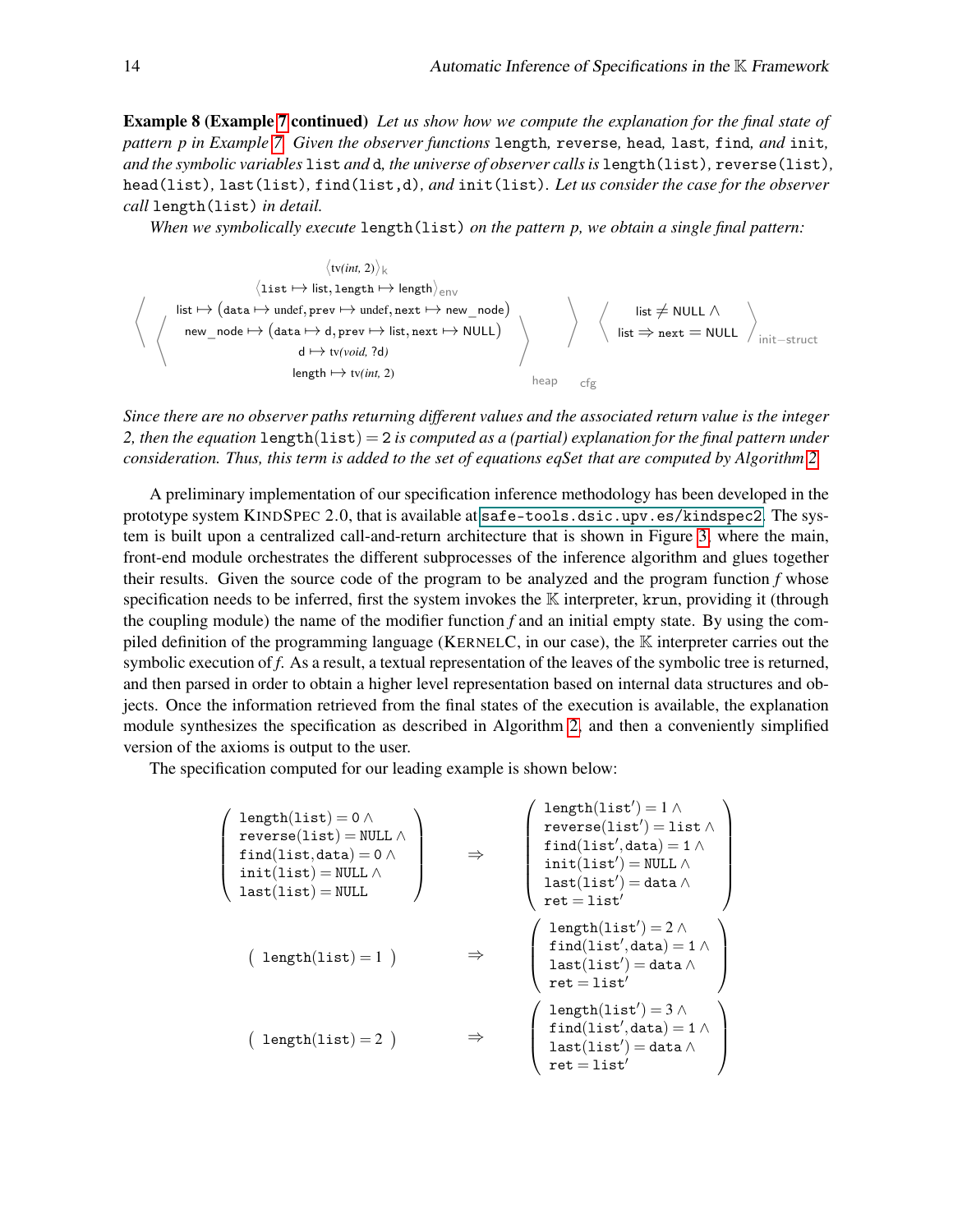

<span id="page-14-0"></span>Figure 3: Architecture of the inference system KINDSPEC 2.0.

Note that, in contrast to the two axioms of Example [2,](#page-7-1) three axioms are computed. This is due to the unrolling of loops. Note that the second and third computed axioms are instances of the second axiom of the intended specification.

Similarly to [\[1\]](#page-15-3), due to bounded loop unrolling we cannot ensure completeness of the inferred specifications since we do not cover all possible execution paths. This is evident when comparing the automatically inferred axioms shown in the pattern above w.r.t. the expected specification given in Example [2.](#page-7-1) An effective generalization methodology is needed to properly cover all possible executions without incurring (hopefully) in significant loss of correctness. We informally discuss our key ideas towards this endeavour in the following subsection.

#### 5.1 Future directions

We are currently working on defining a *generalization* algorithm that can distill more general axioms (such as the second axiom in Example [2\)](#page-7-1) that we are not yet able to obtain. We follow the common synthesis approach that is based on using "skeletons" of generalizations, which are then refined to obtain a correct generalization of a set of axioms (w.r.t. the skeleton). The function that computes such skeletons basically induces them from iterations (loops and recursive calls) and is considered to be a parameter of the algorithm. Without entering into too much detail, candidate skeletons are given by a so-called "admissible template", that is, a non-ground  $\mathbb K$  term that is used to guess the form that a given general axiom can have. A common drawback when resorting to skeletons is that the burden of defining/selecting the most suitable templates for a given problem usually rests with the user; hence usability is a key point that we cannot dismiss. Even if extensive research is still needed, our preliminary experiments reveal that axioms like the aforementioned more general one can be easily inferred automatically. Obviously, since we are using a threshold to stop loops, correctness cannot be ensured for all the general axioms that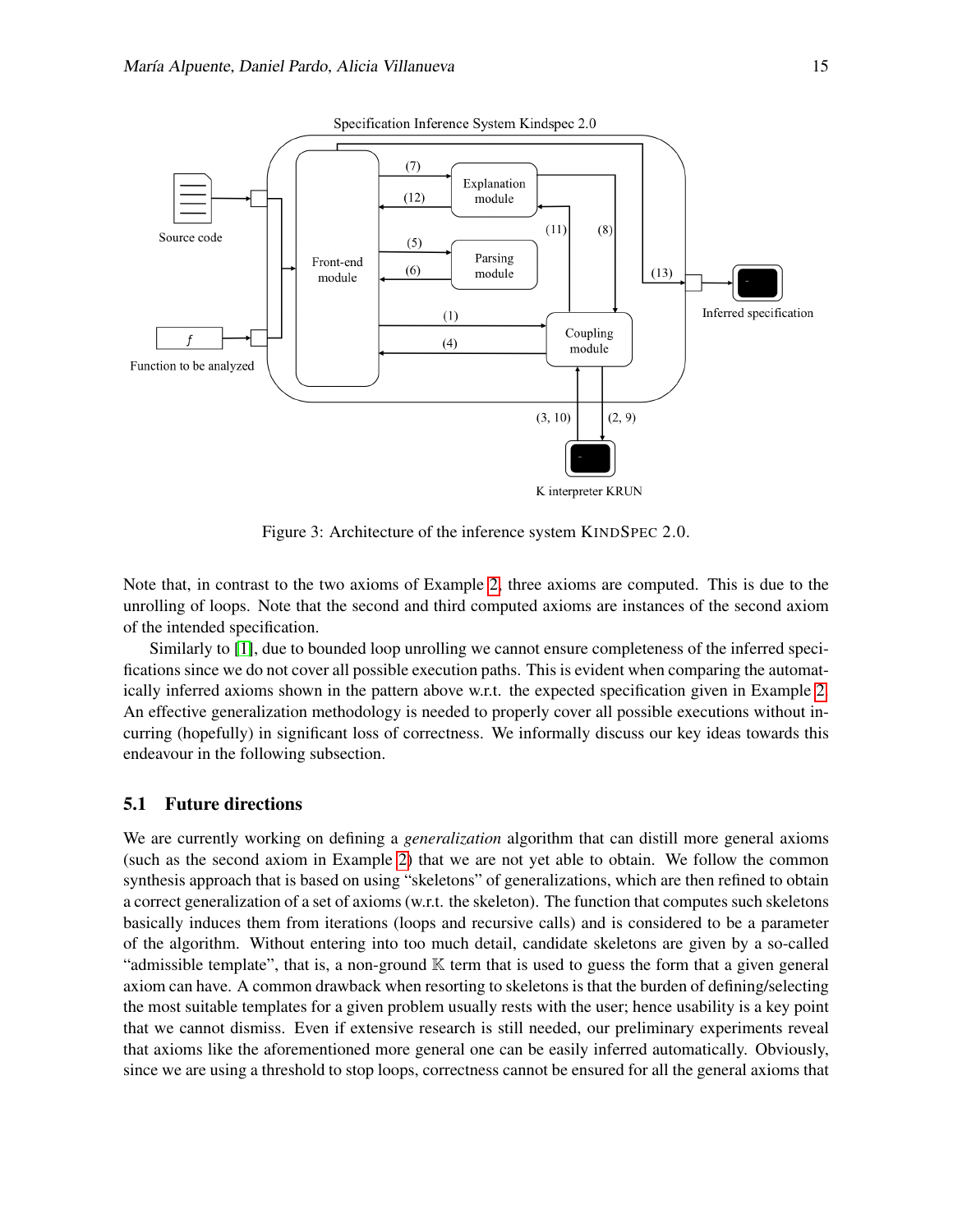we compute, but they can still be useful for other verification processes or even be verified afterwards. A second, longer-term direction for research is to follow the abstraction-based, subsumption approach for symbolic execution of [\[2\]](#page-15-4) to finitize symbolic execution while getting rid of any thresholds.

From the experimental point of view, there are certainly several ways that our prototype implementation can be improved. A refinement post-processing was defined in [\[1\]](#page-15-3) that improves the quality of inferred specifications. Roughly speaking, when an observed pattern cannot be explained because its symbolic execution leads to final patterns that do not agree in the same result, the call pattern is (incrementally) split into multiple refined patterns until the considered observers eventually suffice to explain it. We plan to implement this refinement process in KINDSPEC 2.0 and measure the inference power gains. Actually, the main motivation of our work was not to improve efficiency but rather to improve robustness, generality and mantainability.

### References

- <span id="page-15-3"></span>[1] M. Alpuente, M. A. Feliú & A. Villanueva (2013): *Automatic Inference of Specifications using Matching Logic*. In: Proc.e ACM SIGPLAN 2013 Workshop on Partial Evaluation and Program Manipulation, PEPM 2013, ACM, pp. 127–136, doi[:10.1145/2426890.2426914.](http://dx.doi.org/10.1145/2426890.2426914)
- <span id="page-15-4"></span>[2] S. Anand, C. S. Pasareanu & W. Visser (2009): *Symbolic execution with abstraction*. International Journal on Software Tools for Technology Transfer (STTT) 11(1), pp. 53–67, doi[:10.1007/s10009-008-0090-1.](http://dx.doi.org/10.1007/s10009-008-0090-1)
- <span id="page-15-2"></span>[3] A. Arusoaie, D. Lucanu, V. Rusu, T.-F. Serbanuta, A. Stefanescu & G. Rosu (2014): *Language Definitions as Rewrite Theories*. In: 10th International Workshop on Rewriting Logic and Its Applications (WRLA), Revised Selected Papers, pp. 97–112, doi[:10.1007/978-3-319-12904-4\\_5.](http://dx.doi.org/10.1007/978-3-319-12904-4_5)
- <span id="page-15-7"></span>[4] G. Bacci, M. Comini, M. A. Feliú & A. Villanueva (2012): *Automatic Synthesis of Specifications for First Order Curry Programs*. In: Proc. of the 14th Intl. Symp. on ACM Principles and Practice of Declarative Programming (PPDP'12), ACM Press, pp. 25–34, doi[:10.1145/2370776.2370781.](http://dx.doi.org/10.1145/2370776.2370781)
- <span id="page-15-0"></span>[5] M. Christodorescu, S. Jha & C. Kruegel (2007): *Mining Specifications of Malicious Behavior*. In: Proc. of the 6th joint meeting of the European Software Engineering Conference and the ACM SIG-SOFT Symposium on the Foundations of Software Engineering (ESEC/FSE 2007), ACM, pp. 5–14, doi[:10.1145/1287624.1287628.](http://dx.doi.org/10.1145/1287624.1287628)
- <span id="page-15-6"></span>[6] K. Claessen, N. Smallbone & J. Hughes (2010): *QuickSpec: Guessing Formal Specifications Using Testing*. In: Proc, 4th Int'l Conf. on Tests and Proofs (TAP 2010), Lecture Notes in Computer Science 6143, Springer, pp. 6–21, doi[:10.1007/978-3-642-13977-2\\_3.](http://dx.doi.org/10.1007/978-3-642-13977-2_3)
- <span id="page-15-1"></span>[7] M. Clavel, F. Durán, S. Eker, P. Lincoln, N. Martí-Oliet, J. Meseguer & C. Talcott (2007): *All About Maude: A High-Performance Logical Framework*. Lecture Notes in Computer Science 4350, Springer-Verlag, doi[:10.1007/978-3-540-71999-1\\_7.](http://dx.doi.org/10.1007/978-3-540-71999-1_7)
- <span id="page-15-8"></span>[8] C. Csallner, N. Tillmann & Y. Smaragdakis (2008): *DySy: Dynamic Symbolic Execution for Invariant Inference*. In: Proc. 30th International Conference on Software Engineering (ICSE 2008), ACM, pp. 281–290, doi[:10.1145/1368088.1368127.](http://dx.doi.org/10.1145/1368088.1368127)
- <span id="page-15-10"></span>[9] V. D'Silva, D. I. Kroening & G. Weissenbacher (2008): *A Survey of Automated Techniques for Formal Software Verification*. IEEE Trans. on CAD of Integrated Circuits and Systems 27(7), pp. 1165–1178, doi[:10.1109/TCAD.2008.923410.](http://dx.doi.org/10.1109/TCAD.2008.923410)
- <span id="page-15-9"></span>[10] C. Ellison & G. Rosu (2012): *An Executable Formal Semantics of C with Applications*. In: Proceedings of the 39th Symposium on Principles of Programming Languages (POPL'12), ACM, pp. 533–544, doi[:10.1145/2103656.2103719.](http://dx.doi.org/10.1145/2103656.2103719)
- <span id="page-15-5"></span>[11] M. D. Ernst, J. H. Perkins, P. J. Guo, S. McCamant, C. Pacheco, M. S. Tschantz & C. Xiao (2007): *The Daikon System for Dynamic Detection of Likely Invariants*. Sci. Comput. Program. 69(1-3), pp. 35–45, doi[:10.1016/j.scico.2007.01.015.](http://dx.doi.org/10.1016/j.scico.2007.01.015)